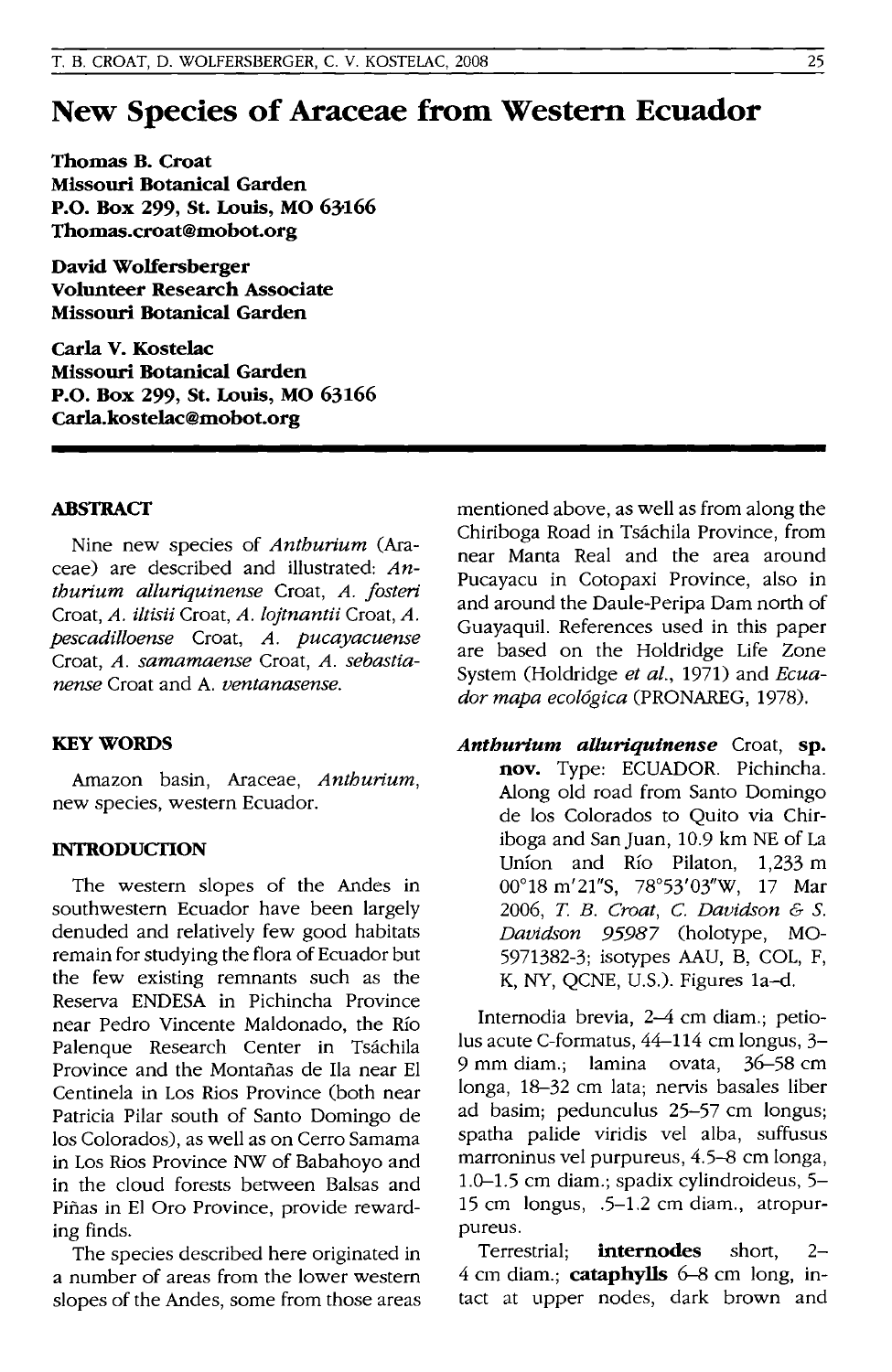

Fig. 1. a-d. Anthurium alluriquiense Croat. (Croat et al. 95987). a. Inflorescence. b. Stem showing dense layer of cataphyll fibers. c. Whole plant on ground showing leaf abaxial surface and inflorescence. d. Leaf abaxial surface and inflorescence, close-up.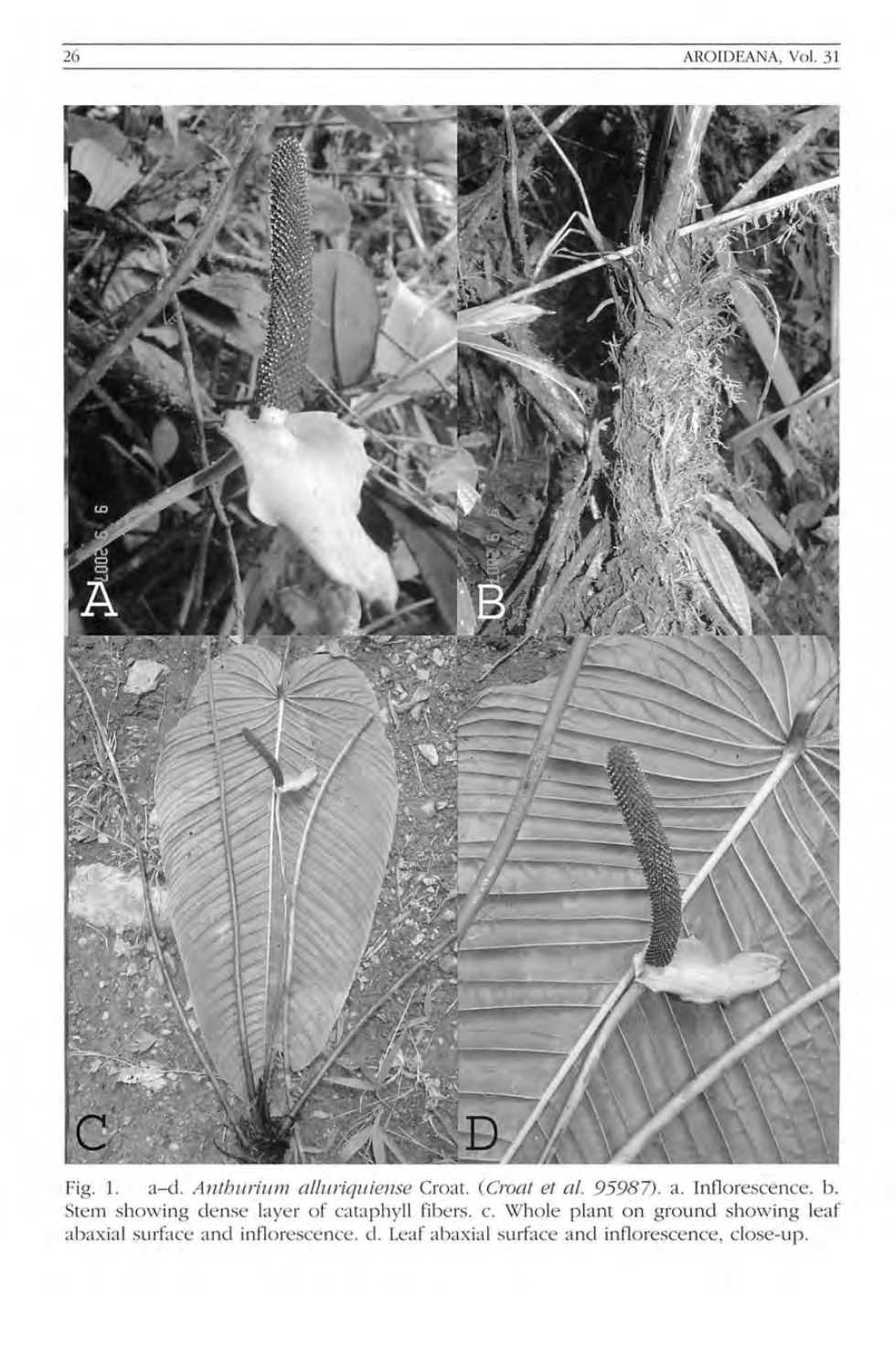loosely fibrous below; petioles sharply Cshaped with narrow, bluntly acute-raised margins, often acutely ridged along one side near the base, the opposite side faintly 3-ribbed, semiglossy, medium to dark green, drying light to dark brown, 44- 114 cm long, 3-9 mm diam., blade/petiole ratio .6-1.0; **blades** ovate,  $36-58$  cm long, 18-32 cm wide, length/width ratio 1.8-2.6, dark green and semiglossy to matte-subvelvety above, slightly paler and weakly glossy to semiglossy below, subcoriaceous, caudate-acuminate at apex; anterior lobe 31-48 cm long; **posterior lobes** directed toward base, 4-10 cm long, 8-13 cm wide; **basal veins** 5 per side, normally free to base, on occasion 4th and 5th fuse at about 1 cm, all join collective vein; midrib narrowly rounded and paler above, convex at base becoming bluntly acute toward apex, round-raised and paler below with marginal acute ribs, often acutely 5-ridged below; **primary lateral veins** 13-15 pairs usually offset, arising at  $20-45^\circ$ , slightly to deeply sunken and concolorous above, round-raised and paler below, form collective vein; tertiary veins weak and sunken above, some are more obvious below. INFLORESCENCE erect or erect-spreading; peduncle 25-57 cm long, 27 mm diam., dries typically to brown; **spathe** 4.5–8 cm long, 1.0-1.5 cm diam., pale green to almost white, tinged with maroon or purple, the margins wavy, sometimes reflexed, usually prominently twisted or undulate along the margins; spadix cylindroid, 5-15 cm long, .5-1.2 cm diam., dark violet-purple, the tepals glossy to semiglossy, becoming brownish; pistils early emergent. INFRUCTESCENCE 17-24 cm long, 22-27 mm diam. with berries partly emergent; berries 8–10 mm long, 4– 5 mm diam., pointed at apex, bright red in apical *Y2-3/5,* white below; seeds greenish white, 4-5 mm long, 3 mm wide, 2 mm thick with a short sticky appendage.

*Anthurium alluriquinense* is endemic to Ecuador (Carchi, Pichincha, El Oro) at 740- 1,800 m in *Premontane wet forest, Lower montane moist forest, Lower montane wet forest* and *Montane wet forest.* 

The species has mostly been collected in Pichincha Province especially on the slopes. of Volcan Pichincha.

The species is a member of sect. *Polyneurium* characterized by its green-drying, narrowly ovate blades with numerous primary lateral veins but especially for its long-pedunculate inflorescence with the reddish spathe with frequently broadly undulate margins and the bright red spadix with prominently protruding pistils.

*Anthurium alluriquinense* is closest to *Croat* 71584 which represents another undescribed species from Colombia, known from the La Planada Nature Reserve in Nariño Department at 1,800 m elevation. That species differs in having the spadix which are much longer and proportionately more slender, up to 18 times longer than wide (versus 10-16 times longer than wide for *A. alluriquinense).* 

The epithet "alluriquinense" refers to the town of Alluriquín where the species was first collected by Mike Madison & Libby Besse in 1975.

Paratypes-COLOMBIA. Narinó: Tumaco-Tuquerres road, W of Junin, tropical pluvial forest., 900 m, 25 Nov 1981, *A. Gentry* 34963 (MO); La Planada: Tuquerres - Ricaurte, Reserva Natural: La Planada, 7 km above Chucunés, along trail to El Hond6n beginning at Quebrada El Tej6n., 1°06'N, 77°53'W, 1,800 m, 19 Mar 1990, *Thomas B. Croat* 71584 (CHOCO, HUA, MO); Reserva Natural La Planada: 7 km above Chucunés (along road between Tuquerres and Ricaurte) along trail to El Hond6n, beginning at Quebrada Tej6n and for .5 km beyond.,  $1^{\circ}08'$ N,  $77^{\circ}54'$ W,  $780-$ 800 m, 15 Mar 1990, *Thomas B. Croat*  71489 (MO). Ricaurte: Along road between Altaquer and Tumaco, Altaquer, Rio Nambf, 6 km W of Altaquer., 1°18'N, 78°04'W, 1,100-1,130 m, 20 Mar 1990, *Thomas B. Croat* 71645 (MO); La Planada Reserve, 7 km from Chucunes. Cloud forest., 01°05'N, 78°01 'w, 7 Jan 1988, *A. Gentry, Olga de Benavides* & *P. Keating*  60559 (MO).ECUADOR. Carchi. El Pailon: El Pailon, ca. 45 km below Maldonado along a foot path to Tobar Donoso, wet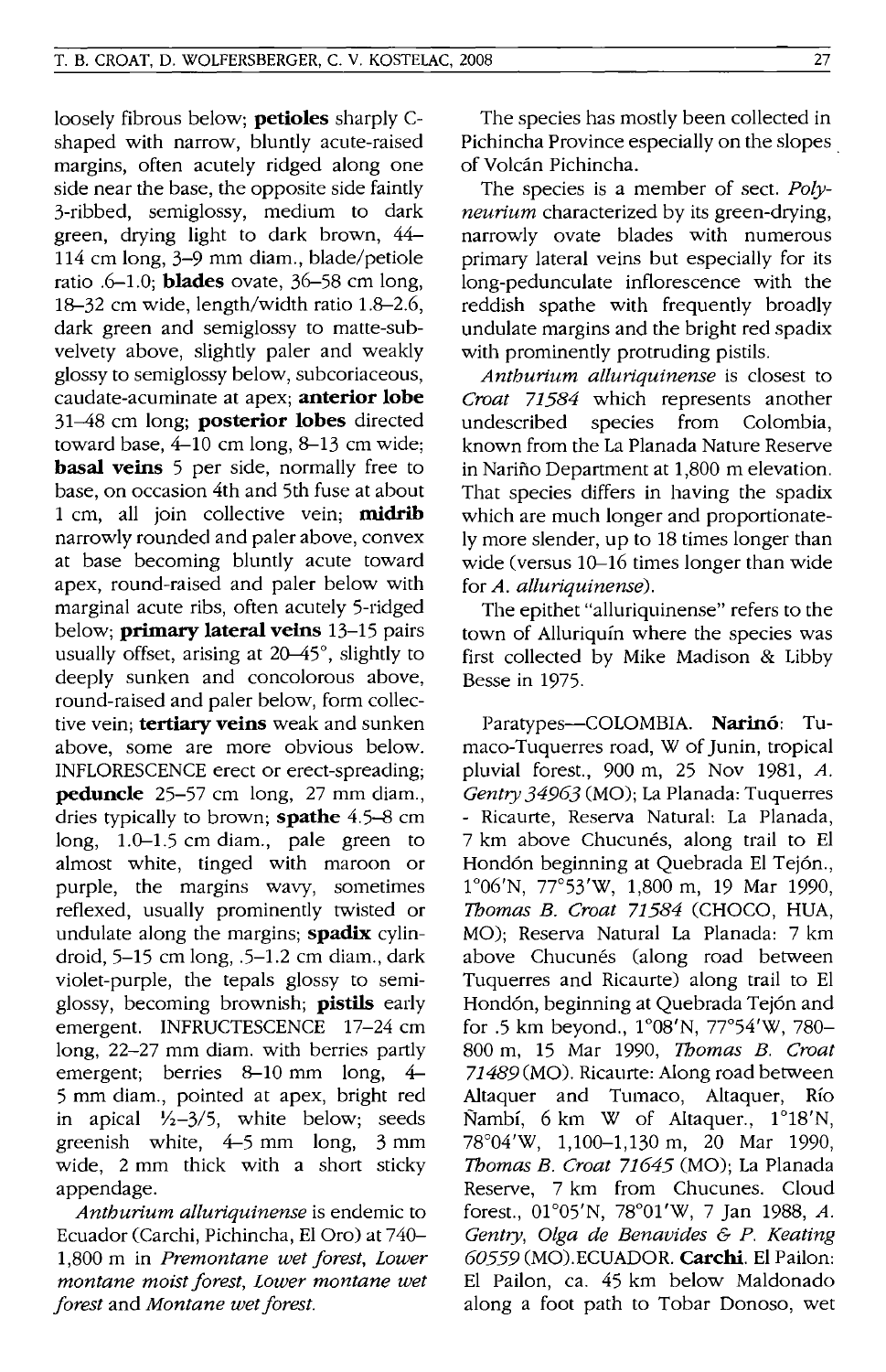montane forest., 800 m, 29 Nov 1979, *Madison* & *Besse* 7182 (SEL). **EI Oro:**  14 km W of Pinas, 740 m, 20 Sep 1979, *Schupp* & *McDiarmid* 26 (SEL). **Pichincha:**  Along old road to Quito from Alluriquin via Chiriboga, 2-3 km from main Aloag-Sta Domingo de los Colorados road, 00°18'13"S, 78°54'30"W, 890-1,010 m, 08 Oct 1983, *Croat* 56982 (MO); Santo Domingo - Chiriboga, ca. 3 km from bridge over Río Pilatón, 1,000 m, 17 Mar 1985, *Harling* & *Andersson 23044* (QCA, GB); Km 6 Toachi-Las Pampas, Off main road Santo Domingo-Quito, 1,300 m, 21 May *1983, Dodson* & *Gentry* 13699 (SEL); 1,200-- 1,400 m, 20 Apr 1977, *Madison 4087* (QCA, SEL); Quito - Santo Domingo de los Colorados, Old road from Quito to Santo Domingo de los Colorados, 00°20'S, 78°35'W, 1,360 m, 12 May 1989,]. F. *Smith 1904* (MO, QCA, WlS); Along lower part of Quito-Chiroboga-Santo Domingo Rd. where it meets the main Quito-Santa Domingo Hwy, near junction of Río Pilatón and Río Toachí, along trail leading up onto slope NW of bridge,  $00^{\circ}18'30''$ S, 78°53'00"W, 1,100 m, 23 July 1998, *Croat*  82845 (AAU, CAS, GB, K, QAP, S, QCNE, MO, U.S., USM); Along old road from Santo Domingo de los Colorados to Quito via Chiriboga and San Juan, 10.9 km NE of La Unión and Río Pilatón,  $00^{\circ}18'21''S$ , 78°53'03"W, 1,233 m, 17 Mar 2006, *Croat,*  C. & S. *Davidson* 95987 (MO); Along road from Santo Domingo de Los Colorados via Chiriboga and San Juan, 12 km NE of La Unión and Río Pilatón, 00°17'46"S, 078°52' 13"W, 1,212 m, 23 Mar 2006, *Croat,*  C. & S. *Davidson* 96286 (MO); Along road from La Unión de Toachi to Quito via Chiriboga, 2.2 km up road to Chiriboga from the bridge over Rio Toachi, 10.9 km W of Allurquín 984 m 00°18'57"S, 78°55'29"W, 24 Feb 2005, *Croat* 95293 (MO, QCNE) Estación Los Faisanes: Quito - Santo Domingo, ca. 12 km from Rio Pilaton, 1,400 m, 18 Mar 1985, *Harling* & *Andersson 23083*  (GB); La Unión de Toachi: 900 m, 26 Feb *1995, Schwerdtfeger 022608* (MO). Santo Domingo de Los Colorados: Quito - Santo Domingo Rd., Km 92,1,250 m, 04July 1979, *M. Fallen* 816 (SEL).

*Cultivated plants:* ECUADOR. **Pichincha:** Alluriquin - Chiriboga 800-- 1,000 m, *Selby* 77- *2095A* (MO); Pinchincha, 950 m, 12 May 1978, *Madison 4266*  (SEL); Chiriboga Road near waterfall at 1,800 m, cultivated in Bleiswijk, Holland by Anthurium Selecties, Inc., collected by N. van der Knaap and N. van Rosmalen in 1990, vouchered 4 Sep. 1992, *Croat 74007*  (MO).

*Anthuriumfosteri* Croat, **sp. nov.** Type: ECUADOR. Azuay: Manta Real, Rio Patul, S of the La Truncal-Zhud Hwy., along road between Zhucay and Rio Patul at the base of the Andes, E of Manta Real, 02°33'S, 78°20'W, 600- 1,100 m, 11-12 July 1991, A. P. Yánez & R. *Foster* 227 (holotype, QCNE-58967). Figure 2a.

Internodia ad 7 cm longa, 1 cm diam.; petiolus teres, 20-29 cm longus; lamina anguste ovata-cordata, 18-24 cm longa, 11-13 cm lata; pedunculus 14 cm longus; spatha 10 cm longa, 2.6 cm diam., decurrens ad basim; spadix cylindricus, 7 cm longus, 9 mm diam. in siccus, luteus.

Epiphyte; **internodes** elongated, to 7 cm long, 1 cm diam., drying dark brown and smooth; **cataphylls** drying intact and persistent, 4 cm long; **petioles** terete, 20-- 29 cm long, drying dark brown, 3 mm diam., sheathed to 4 cm; geniculum 2- 3 cm long, not noticeably thickened but slightly darker; **blades** narrowly ovatecordate, 18-24 cm long, 11-13 cm wide, 1.8-2 times longer than broad, .8-.9 times as long as petiole, drying dark brown and matte above, paler and yellow-brown, weakly glossy below; anterior lobe 15- 21.3 cm long, broadly convex along margins; posterior lobe narrowly rounded 5- 5.5 cm long, 4.5-5.5 cm wide midway; **sinus** arcuate, 2-3 cm deep; **midrib** drying narrowly raised and more or less concolorous, bluntly acute above, bluntly angular, darker and minutely granular below; **primary lateral veins** 3-4 pairs, arising at 45° angle, scarcely more prominent than the primary lateral veins; minor veins drying wrinkled-undulate; **basal**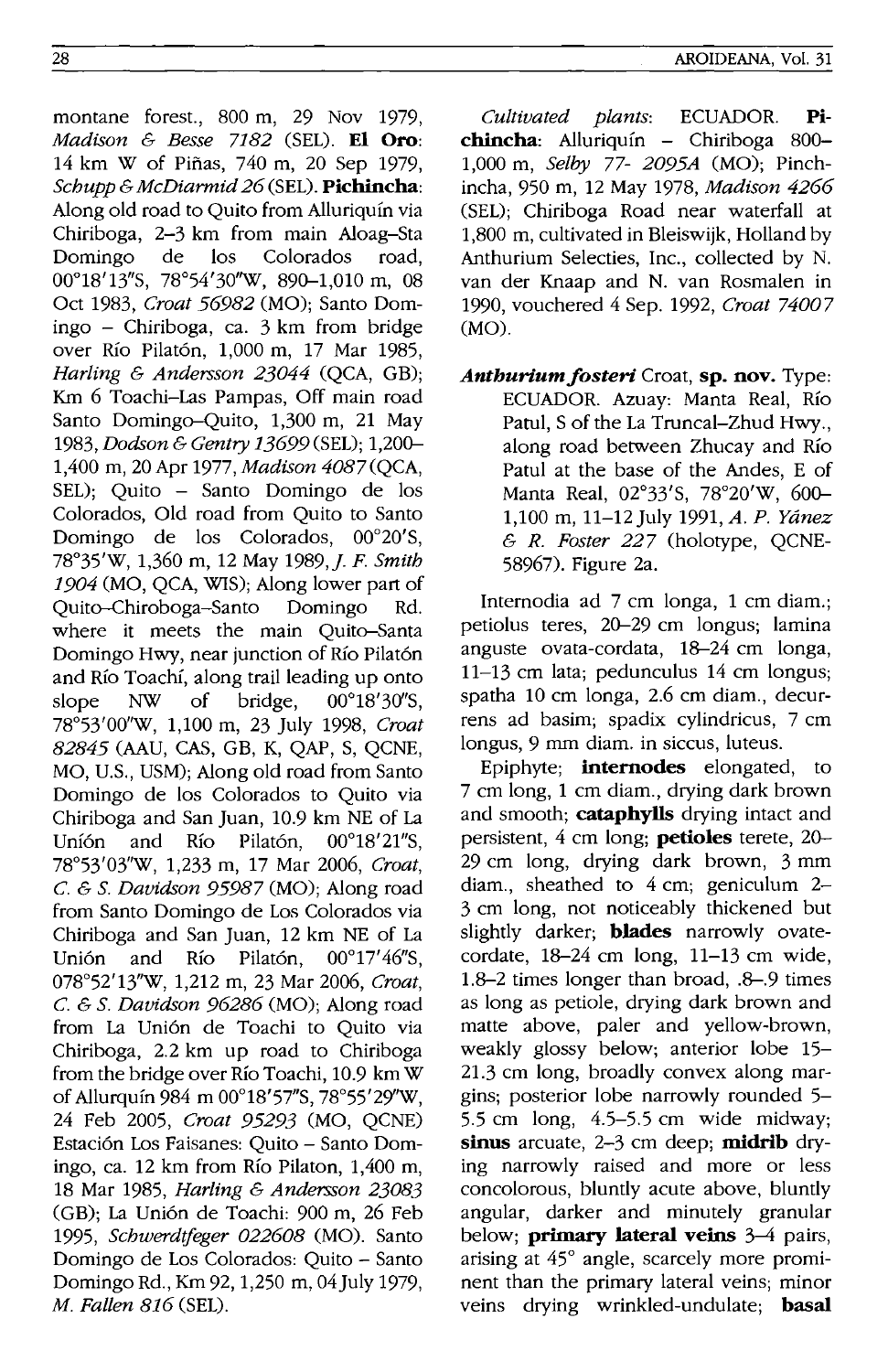T. B. CROAT, D. WOLFERSBERGER, C. V. KOSTELAC, 2008 29



Fig. 2. a. Anthurium fosteri Croat. ( Yanez & Foster 227). Herbarium holotype specimen. b-c. Anthurium iltisii Croat. b. (Grayum 9393). Herbarium isotype specimen. c. (Dodson 7560). Herbarium type specimen. d. Anthurium lojtnantii Croat. (Harling 19480). Herbarium holotype specimen.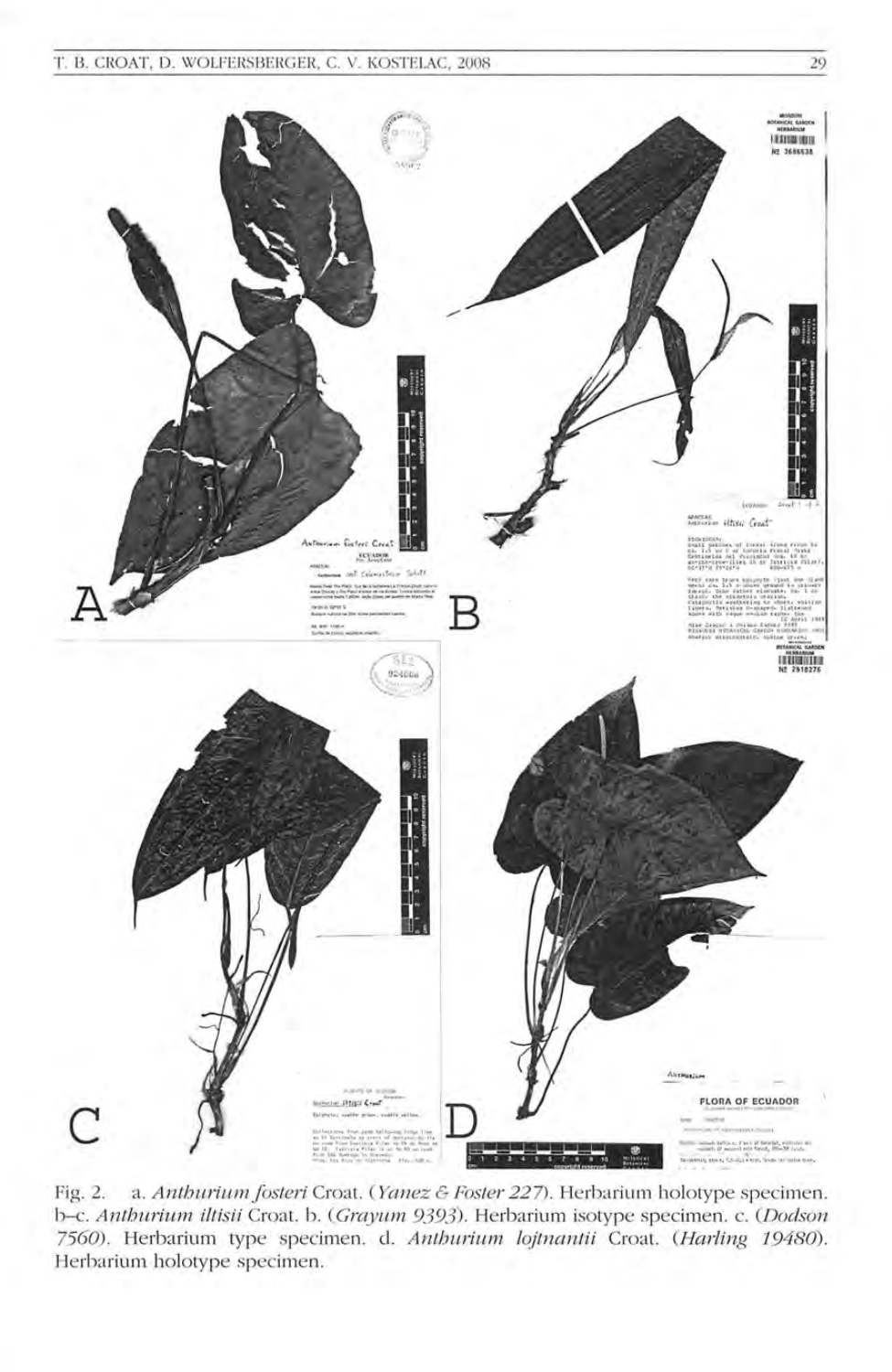**veins** 2-3 pairs, the uppermost forming the collective veins, 1-1.5 cm from margin midway; upper surface drying moderately smooth, with scattered pale-lineations; lower surface drying moderately smooth but minutely granular at higher magnifications. INFLORESCENCE erect; **peduncle**  14 cm long, drying dark brown, finely ridged, 2.5 mm diam.; **spathe** 10 cm long, 2.6 cm diam., extremely decurrent at base with the spadix arising 5 cm above the base, narrowly rounded and short-apiculate at apex; **spadix** cylindric, 7 cm long, drying to 9 mm diam., protruding 1.5 cm beyond spathe, yellow, drying dark brown; flowers 4-sided, ca. 10 per spiral, 2.3- 2.4 mm long, 3.0-3.2 mm wide; lateral tepals 1.4-1.5 mm wide, the outer margins 2-sided, inner margins rounded, turned up against the pistils, drying minutely granular. INFRUCTESCENCE: Berries not known.

*Anthurium fosteri* is known only from the type locality along the Azuay and Cañar provincial border in southern Ecuador at 600-1,100 m elevation in *Premontane moist forest* and *Lower montane moist forest*  life zones.

*Anthurium fosteri* is a member of sect. *Calomystrium* and is characterized by its long internodes, deciduous cataphylls, narrowly ovate blades with the collective veins arising from the 1st pair of basal veins and the basal veins all free to the base and especially by its conspicuously decurrent spathe and the cylindroid yellow spadix.

The species is named in honor of Robin Foster, famed botanist-ecologist from the Field Museum in Chicago and who, along with A. P. Yánez, collected the type specimen.

*Anthurium iltisii* Croat, **sp. nov.** Type: ECUADOR. Pichincha (now Tsachala): Montanas de Ila, El Centinela, km 12 along road from Patricia Pilar to 24 de Mayo, along ridge line path leading north from EI Centinela, NW of km 45 on Sto. Domingo de los Colorados to Quevedo Road, 00°37'S, 79°18'W, 600 m, 6 Feb. 1979, C. *H. Dodson* & *A. H. Gentry 7560* (holotype, MO-2674713; isotypes, QCNE, SEL). Figures 2b, 2c.

Internodia 2-3 cm longa, ca. 5 mm diam.; petiolus 5.5-11 cm longus; lamina oblanceolata vel linearis-oblanceolata vel oblongo-elliptica, 17-39 cm longa, 3-7 cm lata; pedunculus 10.5-16 cm longus; spatha viridis, 3.5-6.5 cm longa, 4-7 mm lata; spadix 4-9.5 cm long, .2-.5 cm diam.; baccae plus minusve mbrae.

Epiphyte; stem moderately elongated; **internodes** 2–3 cm long, ca. 5 mm diam.; **petioles** 5.5-11 cm long, 1-2 mm diam.; **blades** oblanceolate to linear-oblanceolate to oblong-elliptic, 17–39 cm long, 3–7 cm wide, 5.4-8.7 times longer than broad, 3 to 5.5 times longer than the petioles, narrowly long-acuminate at apex, cuneate at base, matte above, glossy below; **primary lat· eral veins** 10-14 pairs, obscure above, raised and prominent below, **secondary veins** forming conspicuous network below, less obvious above; **collective veins**  arising from the base, 1 pair, 4-7 mm from margin. INFLORESCENCE with **peduncle**  10.5-16 cm long, ca. 1 mm diam.; **spathe**  green, 3.5-6.5 cm long, 4-7 mm wide; **spadix** 4-9.5 cm long, .2-.5 cm diam., stipitate 3-13 mm, sometimes sessile. IN-FRUCTESCENCE spreading; **berries** redviolet or reddish maroon, oblongoid, ca. .4-1 cm long, .4 cm wide at base.

*Anthurium iltisii* is endemic to Ecuador, occurring rather widely on the western slope of the Andes at (250-)400-700 (-1,000) m, in *Tropical moist forest* and *Premontane wet forest* life zones. Most collections have been made from the region of EI Centinela NW of Patricia Pilar in Pichincha Province at 600-700 m or in the Alto Tambo region in Esmeraldas but other populations are known from Cotopaxi Province, W of El Corazón along the Río Guapara at 250 m, in the region of the ENDESA Reserve along a tributary of the Río Guayabamba with a disjunct population well to the NW at 500 m elevation and in the Mache-Chindul Ecological Reserve at the Bilsa Biological Station. It is to be expected in some of the intervening areas, especially in Imbabura Province.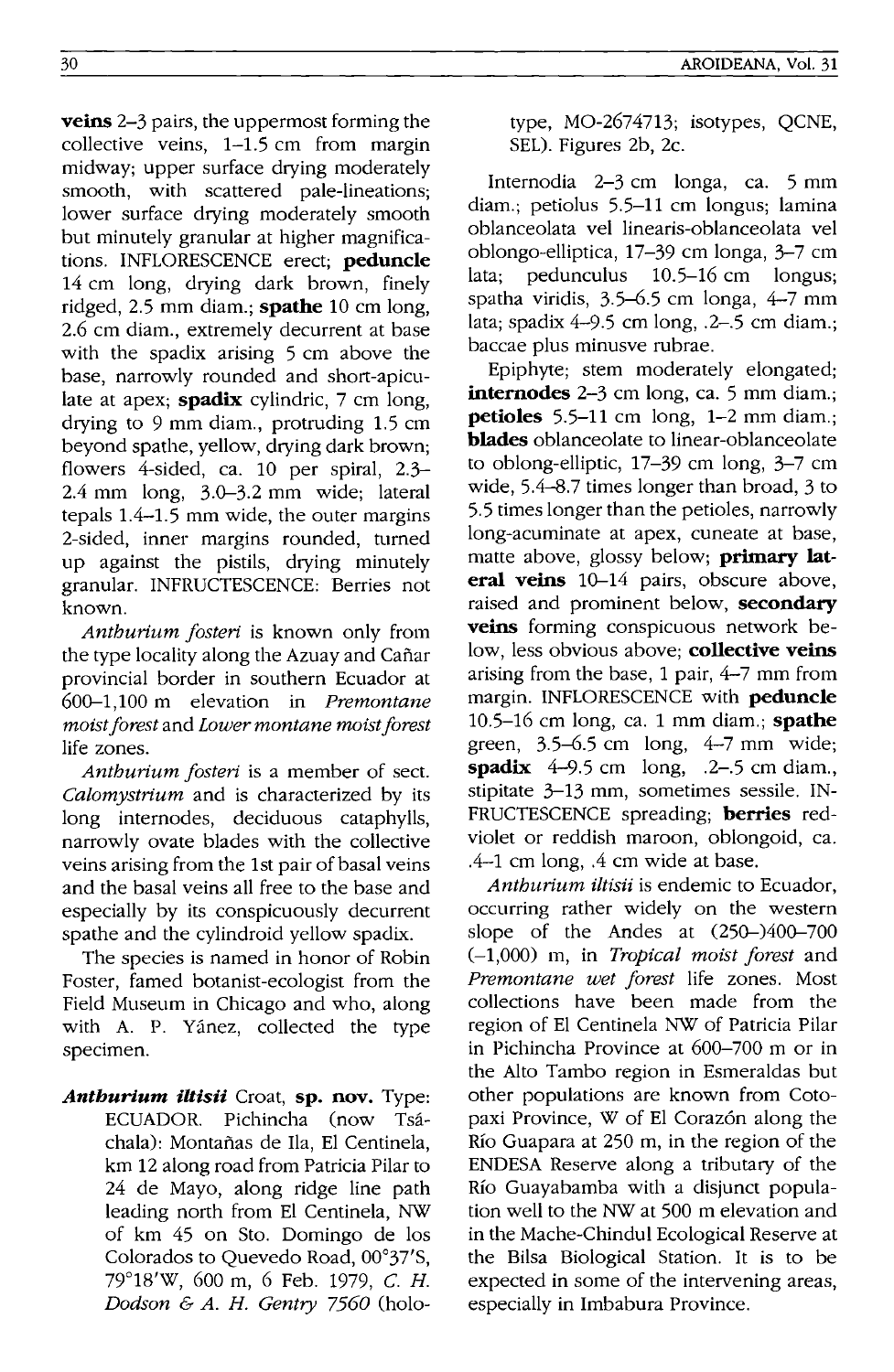*Anthurium iltisii,* a member of sect. *Xialophyllium,* is similar to *A.lygrum* Croat & Bay found in Colombia but the blades of the former are more shiny, have the collective veins further from the margin and the berries are more pointed apically while in *A. lygrum* the berries are more rounded at the apex and the leaves have shorter, narrower blades.

The species was first collected on 9 April, 1977 by Mike Madison of Selby Gardens and later the same year by Hugh Iltis on 1 July, 1977. The species is named in honor of Dr. Hugh H. Iltis, a retired professor at the University of Wisconsin in Madison and a former student at the Missouri Botanical Garden. Though Iltis was not a student of the Araceae or even a persistent collector in Ecuador, his few collections there were invariably interesting and new and he shared his material generously with the senior author.

*Paratypes* ECUADOR. **Cotopaxi:** Rio Guapara: ± 20 km NW El Coraz6n, 250 m, 19 June 1967, *Sparre* 17126 (S); 250 m, 19 June 1967, *Sparre 17094* (S); 250 m, 19 June *1967, Sparre* 17112 (MO, S). **Esmeraldas:**  Lita-San Lorenzo: Reserva Mache-Chindul, Cuchilla de Bunca,  $00^{\circ}40'$ N,  $79^{\circ}45'$ W, 470 m, 29 Apr 2003, X. *Cornejo, Bonijaz*  7751 (GUAY, MO); Quininde: Bilsa Biological Station. Montafias de Mache, 35 km W of Quininde, 5 km W of Santa Isabel, upper portion of Dogola Trail, 00°21'N, 79°44'W, 400-600 m, 2 Oct 1994, *M. Bass* & *N. Pitman 120* (QCNE, MO); Bilsa Biological Reserve, Montafias de Mache, 35 km W of Quininde, 5 km W of Santa Isabela,. southeast ridge trail,  $00^{\circ}21'N$ ,  $79^{\circ}44'W$ ,  $400-$ 600 m, 20 Sep 1994, *N. Pitman,* C. & *B. Adnepos 675* (MO, QCNE); 00°21'N, 79°44'W, 400-600 m, 30 Oct 1994, *Clark* & *Neill* 224 (MO, QCNE); Collected on Ramon Loor's property,  $00^{\circ}21'N$ ,  $79^{\circ}44'W$ , 500 m, 22 Oct 1996, *Clark 3101* (MO,QCNE); Bilsa Biological Station. Montafias de Mache, 35 km W of Quininde 5 km W of Santa Isabel along old road to Mono, 00°21'N, 79°44'W,400-600 m, 07 Oct 1994, *Clark, M. Bass* & *N. Pitman* 155 (MO, QCNE); Carretera Herrera-El Paramo (Sta. Isabel). Estación Biológica Bilsa, 00°21'36"N,

79°42' 40"W, 580 m, 18 Feb-5 Mar, *PalaCios, Clark* & *N. Jaramillo* 13526 (QCNE, MO); Bilsa Biological Station, Montañas de Mache, 35 km W of Quininde 5 km W of Santa Isabel, old Mono road, about 2 km Southwest of reserve,  $00^{\circ}21'N$ ,  $79^{\circ}44'W$ , 400-600 m, 18 Oct 1994, *Clark* & *B. Adnepos 203* (MO, QCNE); Bilsa Biological Station, Montafias de Mache, 35 km W of Quininde 5 km W of Santa Isabel, invader trail,  $00^{\circ}21'N$ ,  $79^{\circ}44'W$ ,  $400-600$  m, 24 Nov *1994, Clark* & S. *Mora* 339 (MO, QCNE); Sector Cristóbal Colón. Terrenos de la Sra. Emma Revilla, a 10 km de Cristóbal Colón, 00°30'N, 079°10'W, 625 m, 15 Marzo 2004, H. *Var.gas, E. Narvaez, A. Moreira,]. Celi* & L. *Lewinsohn* 4595 (MO, QCNE). **Los** Rios: Patricia Pilar - 24 de Mayo, on path following ridge line at El Centinela at crest of Montanas de Iia, km 12 on road Patricia Pilar - 24 de Mayo,  $00^{\circ}37'$ S, 79°18'W, 600 m, 06 Feb 1979, *Dodson* 7391 (MO, SEL); km 12 Patricio Pilar, 600 m, *Madison*  3815 (MO). Quevedo: Cerro Centinela. Montañas de Ila, 10 km east of Patricia Pilar, 00°37'S, 79°18'W, 500 m, 19 June *1991, Palacios* & *E. Freire* 7418 (MO, QCNE); 1.5 km N of Escuela Fiscal Mixta Centinelas del Pichincha (ca. 10 km as-thecrow-flies SE of Patricia Pilar),  $00^{\circ}37'$ S, 79°18'W,600-675 m, 10 Apr 1989, *Grayum*  & *Zamora* 9393 (MO, QCNE); 9 km E of Patricia Pilar (11 km by road), 58 km ENE of Quevedo, on Pan-American Highway to Santo Domingo de los Colorados, 00°36'S, 79°18'W,300-400 m, 01 July *1977,Iltisetal. E-82* (MO, WIS); Centinela, along ridge line E of Patricia Pilar, 600 m, 6 April 1980, *Gentry* & *Bonijaz* 28489 (MO); Cerro Centinela, el Mirador. 12 km east de Patricia Pilar y Centro Científico Río Palenque, 00°37'S, 79°18'W, 540 m, 03 June 1990, *Rubio* & *w.s. Alverson 406* (MO, QCNE); Santo Domingo-Quevedo, 12 km east of Patricia Pilar, El Centinela, 650 m, 15 July *1979, Fallen* & *Dodson* 856 (MO, SEL); Montafias de Iia: Centinela, Montafias de Iia, 12 km east of Patricia Pilar,  $00^{\circ}34'$ S, 79°19'W, 550-650 m, 10July 1979, *L0jtnant*  & *Molau 15840* (AAU); Vicinity of El Centinela, .2 km past Escuela Mixta El Centinela, along trail to left of road, exactly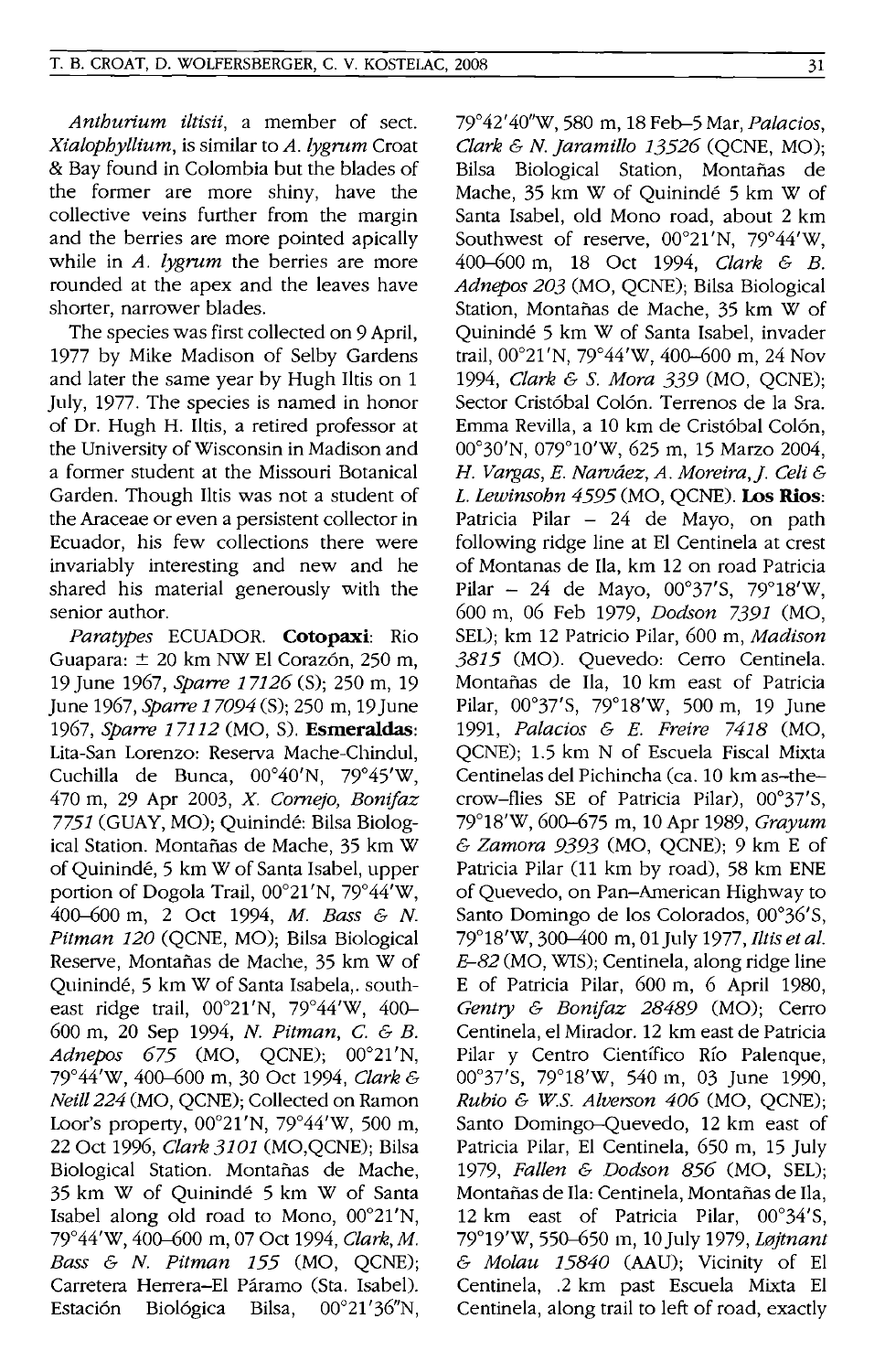MO).

13 km east of main Santo Domingo-Quevedo Highway in Patricia Pilar, 00°32'S, 79°11'W, 1,000 m, 14 Mar 1992, *Croat 73024* (MO, QCNE). **Pichincha:** ca. 6- 8 km N of Alvaro Pérez Intriago, km 113, Quito-La Independencia highway, along tributary of Río Guayllabamba, 00°10'N, 79°03'W, 600 m, 07 Apr 1989, *Grayum, Zamora* & *Angel G6mez* 9345 (MO, QCNE). **Tsacbala:** Rio Palenque Science Center, halfway between Quevedo and Santo Domingo de los Colorados, 500-600 m, 5 Feb, *Gentry, Dodson* & *Duke 24705* (COL,

*Anthurium lojtnantii* Croat, sp. nov. Type: ECUADOR. Guayas: Hacienda Botija, ca. 8 km E of Naranjal, rastros and remnants of seasonal rain forest, estimated 02°40'S, 79°30'W, 250- 350 m, 26 May, 1980, G. *Harling* & *L. Andersson 19480* (holotype, MO-2918276; isotype, GB). Figure 2d.

Internodia 1-4 cm longa, 3-4 mm diam.; cataphylla 5-6.3 cm longa, decidua; petiolus 10-17 cm longus; lamina ovata-cordata vel anguste ovata-cordata, 12-19 cm longa, 6-9.5 cm lata; pedunculus 9-22 cm longus; spatha viridis, 3-5 cm longa, 4-11 mm lata; spadix viridis, 2.5-5 cm longus, 2- 4 mm diam.

Terrestrial, ca. .2-.3 m high; dried stem moderately smooth, semiglossy under magnification; **internodes** 1-4 cm long, 3-4 mm diam., drying smooth, gray-green; **cataphylls** 5-6.3 cm long, pale green, drying thin, promptly deciduous; **petioles**  10-17 cm long, 1-2 mm diam., subterete; **blades ovate-cordate to narrowly ovate-cordate,** moderately to weakly cordate at base, narrowly acuminate at apex, 12-19 cm long, 6-9.5 cm wide, approximately 2 times longer than wide, 1-1.3 times longer than petiole, semiglossy above, paler semiglossy below, drying pale green above, lighter green below; **basal veins** 3(-4) pairs, the 1st pair forming a collective vein .2-.4 cm from margin; **primary lateral veins** 8-12 pairs, arising at 30-38° from **midrib,** raised below, drying paler below; secondary and tertiary veins obvious. INFLORESCENCE with **peduncles** 9-22 cm long, drying 1- 1.5 mm diam., dried color light greenish brown; **spathe** green, narrowly linearlanceolate,  $3-5$  cm long,  $4-11$  mm wide;<br>**spadix** green.  $2.5-5$  cm long.  $2$ **spadix** green, 2.5-5 cm long, 2- 4 mm diam.; **flowers** 5 visible per spiral, 2.6-3 mm long, 2.3-2.5 mm wide, lateral

tepals 1.6-1.8 mm wide, outside margin 2 sided, inside margin broadly rounded, very thin and almost translucent. *Anthurium lojtnantii* is endemic to

Ecuador known at present only in Manabi, Guayas and Los Rios Provinces and found in the low hills at the base of the Andes at 220-220 m in *Premontane moist forest* and *Tropical wet forest* at 220 m.

The species is a member of sect. *Xialophyllium* distinguished by its slender, terrestrial habit, elongate internodes, small weakly to moderately cordate, greenish drying blades with usually 3 pairs of basal veins, the first of which forms a collective vein ending at the end of apex; as well as a green spathe and spadix.

*Anthurium lojtnantii* is a close relative of A. *brachypodum* Sodiro, but occurs at much lower elevations and is isolated in the low mountain range along the Pacific Ocean. The leaf blades are also smaller than those of *A. brachypodum* and the posterior lobes are more broadly rounded.

*Anthurium lojtnantii* was not reported in the Flora of Rio Palenque (Dodson & Gentry, 1978) and was collected there for the first time in 1979 by B. Løjtnant, hence the epithet

*Paratypes:* ECUADOR. **Guayas:** Teresita, 3 km W of Bucay, estimated 02°12'S, 79°12'W, 270 m, 5-7 July, 1923, *A. Hitchcock 20450* (GH). **Manabi:** Cant6n Pedernales, Reserva Ecologica Mache-Chindul, Comunidad Ambacha (via marginal de la costa-Chindul); 00°15'N, 79°48'W, 250 m, 25 Mar 1997, *Clark, R. Dunn,* T. *Nunez* & C. *Robles 4180* (F, MO, QCNE, US); **Los Rios:**  Río Palenque Science Center, 0°35'S, 79°22'W, 220 m, *B. LflJjtnant* & *U. Molau*  15723 (AAU).

## *Anthurium pescadiUoense* Croat, **sp. nov.** Type: ECUADOR. Guayas: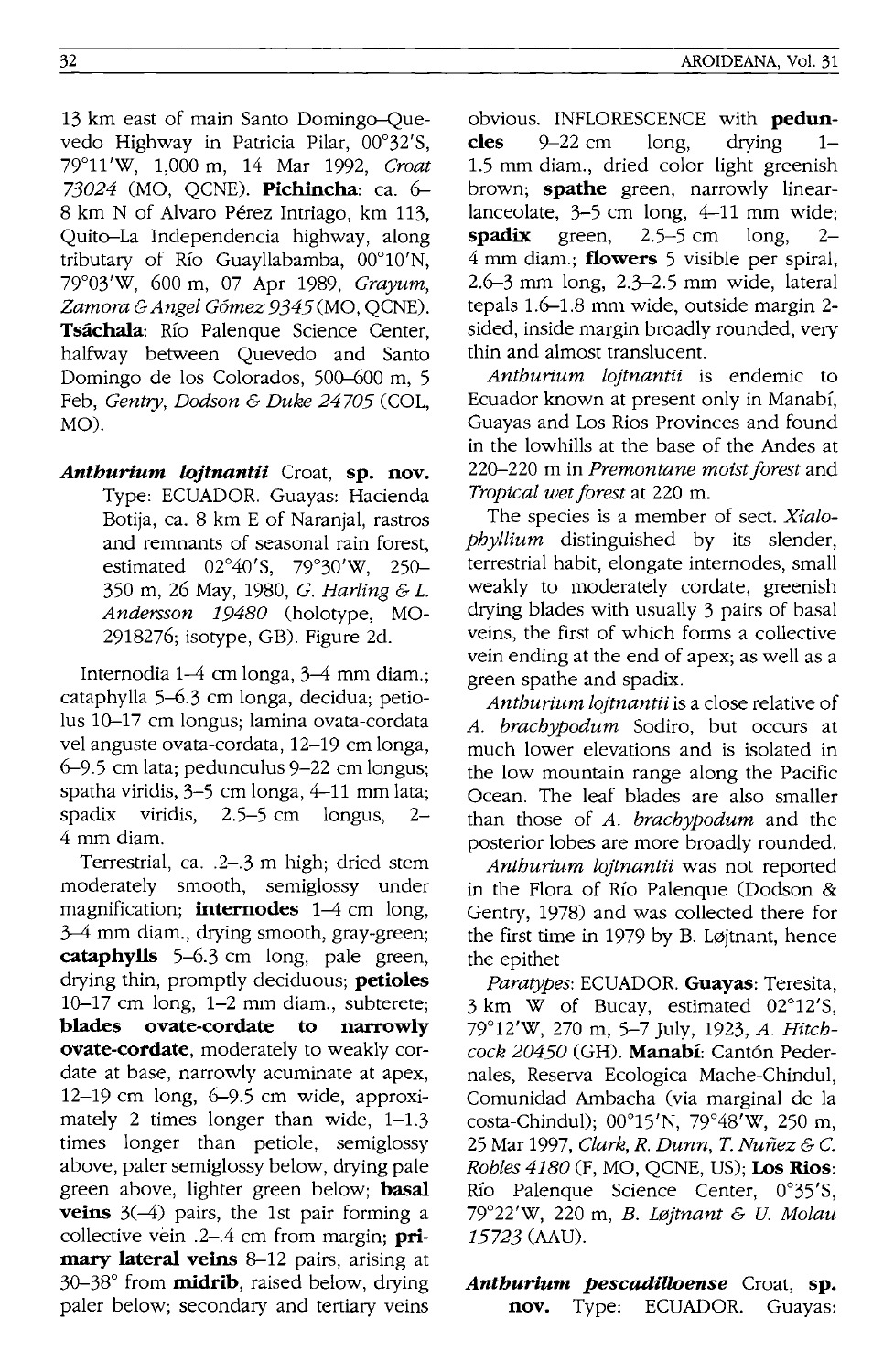Daule-Peripa Dam, Boca de Pescadillo, Transitional forest between Tropical dry forest and Tropical moist forest, 80 m, 02°45'S, 79°40'W, Aug 29, 1985, C. *Bonijaz* 531 (holotype, GUAY-7679). Figure 6a.

Caudex elongata; internodia 5-9 cm longa, ad 8 mm diam. in siccus; petiolus 6.5-8 cm longus; lamina ovata, 20-21 cm longa, 11-12 cm lata; nervis primariis lateralibus 5-7 utroque; spadix cremeus, 5 cm longus and .5 cm diam.

Epiphyte; **stems** elongate, **internodes**  5-9 cm long, drying to 8 mm diam., terete; **cataphylls** persisting relatively tightly appressed along entire stem, drying to fine network of light brownish fibers, 4-5 cm long; **petioles** 6.5-8 cm long, drying to ca. 3 mm diam., 3-ribbed, narrowly sulcate adaxially; **blades** ovate, 20-21 cm long, 11-12 cm wide, approximately 2 times longer than wide, 2.5-3 times longer than petioles, acuminate at apex, rounded at base, drying with the surface wrinkled, medium gray and matte above, medium greenish gray and matte below, minutely and irregularly ridged below with blackened glandular punctuations on both surfaces, these sparse but large and prominent on upper surface and small and dense below, the margin revolute; **midrib** raised, drying somewhat darker than surface and acute above; **primary lateral veins** 5-7; secondary veins almost as prominent as primary veins; **basal veins** 2, free to base; **collective veins** normally arising from the uppermost basal veins, on occasion from the lowest primary lateral veins; INFLO-RESCENCE **spathe** green; **spadix** creamcolored, slightly tapered, 5 cm long and .5 cm diam., pistils early-emergent; styles broadly elliptical with the stigma deeply sunken, ellipsoid with a pale margin; flowers 6-7 visible per spiral, 2.5-2.6 mm long, 2.4-2.7 mm wide; lateral tepals outer margin 2-sided; stamens scarcely emergent then retracted under tepal; anthers 5 mm long, 6 mm wide, the thecae narrowly ovoid and slightly divaricate.

*Antburium pescadilloense* is endemic to western Ecuador in Guayas Province at the

Daule-Peripa Dam in the Boca de Pescadillo, at 80 m elevation in *Tropical very dry forest* life zone (according to the Holdridge lifezone map of Ecuador but Bonifaz reported it to be in *Transitional forest*  between *Tropical dry forest* and *Tropical moist forest).* 

*Antburium pescadilloense* is a member of sect. *Tetraspermium* and characterized by persistent cataphylls along entire length of the stem, moderately short, sulcate petioles and especially by its large ovate blades. It is most closely related to *A. obtusum* (Eng!.) Grayum but that species has smaller, typically narrowly elliptic blades.

The epithet for *Antburium pescadilloense* refers to the type specimen that was collected in Pucayacu in the Guayas Province at the Daule-Peripa Dam in the Boca de Pescadillo.

*Anthurlum pucayacuense* Croat, **sp. nov.** Type: ECUADOR. Cotopaxi: 1 km N of Pucayacu, 14 km N of Rio Guasaganda, at Guasaganda, 22 km N of Palmar (village NE of La Mana on Quevedo-Latacunga rd. 13 km NE of La Mana) along river bank at edge of pasture, 00°41'30"S, 79°06'30"W; elev. 670 m.; 00°41'30"S, 79°06'30"W, 11 Oct 1983, *T.B. Croat 57058* (holotype, MO-3141007; isotypes, NY, QCNE, U.S.). Figures 3a-d.

Planta epiphytica; caudex ad 60 cm longa; internodia brevia, 4.5 cm longa; cataphylla 24-27 longa, persistens in fibras; petiolus 72-91 cm longus, sulcatus; lamina subtrilobatus-sagittatus, 44-61.5 cm longus, 33-51 cm latus; pedunculus 51 cm longus; spatha 14 cm longa, 2 cm lata, viride; spadix 17.5 cm longus, palide viride.

Growing on tree roots on steep bank; sterns to 60 cm long; internodes short, to 4.5 cm diam.; **cataphylls** 24-27 cm long, soon weathering to reddish brown fibers, these persisting in a mostly parallel net-like reticulum; **petioles** terete, 72-91 cm long, conspicuously, bluntly and narrowly sulcate, drying yellow-brown, weakly glossy; **blades** 44-61.5 cm long, 33-51 cm wide,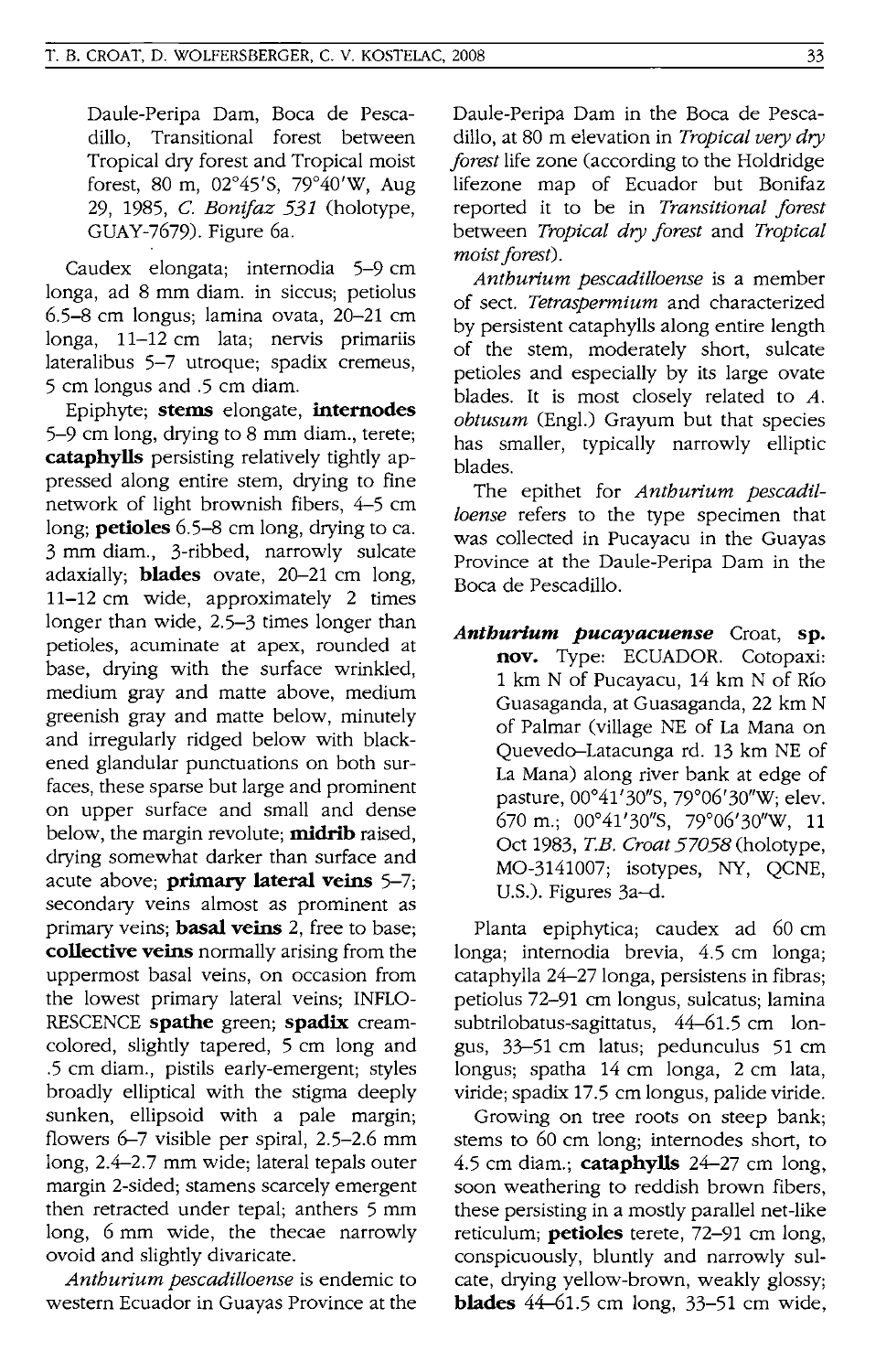

Fig. 3. a-d. *Anthurium pucayacuense Croat. (Croat 57058)*. a. Stems showing cataphylls and both surfaces. b. Inflorescences and abaxial leaf surfaces. c. Adaxial leaf surface with inflorescences. d. Inflorescences and petioles.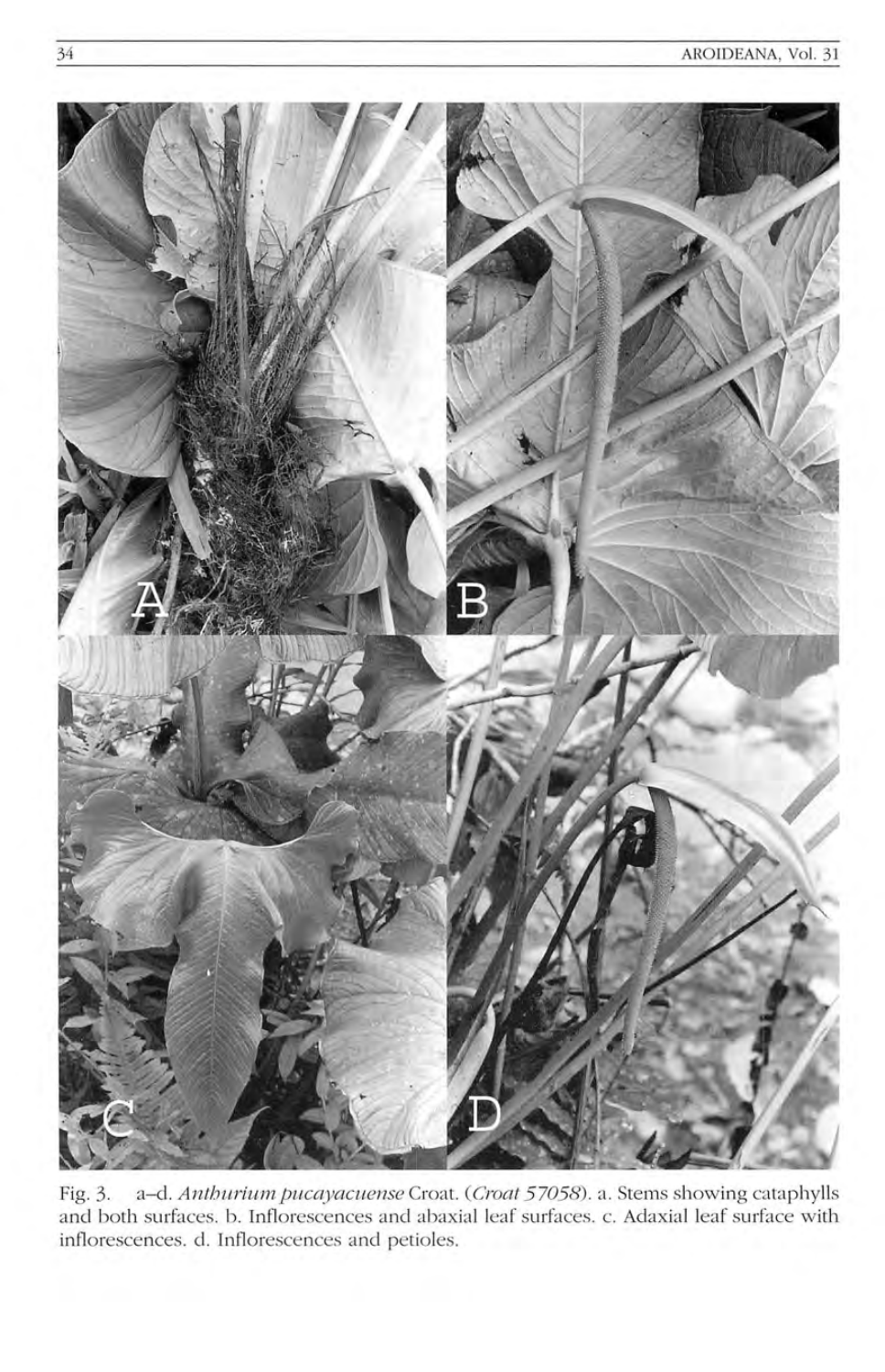1.2-1.6 times longer than wide, subtrilobed-sagittate, weakly glossy, medium green and matte above, slightly paler and semiglossy below, drying grayish yellowbrown and matte above, yellow brown and semiglossy below; **anterior lobe** (37-)47- 53 cm long, 8-14 cm wide at middle of lobe, broadly confluent onto the posterior lobes, the confluent portion 10.5-12 cm wide; **posterior lobes** 17-26 cm long, subreniform, broadly rounded, directed toward the base and incurled, 10.5- 17.5 cm wide; **basal veins** 7-9 pairs, these more or less regularly splayed out along the length of the posterior rib, none of them free to the base. the 4th and higher fused to 4.5 cm, 5th and higher fused to 6.5 cm; the posterior rib broadly curved, naked to 6- 9.5 cm from petiole; midrib and basal veins raised and colorous above; **sinus** 8.0- 13 cm deep, 8.5-24 cm wide; **midrib**  narrowly raised and paler below; primaries and larger secondaries sunken and concolorous above, raised and weakly paler below; **primary lateral veins** (10-)19-21 per side, arising at a steep angle, then spreading at 50-70° angle but often promptly curved upward toward the apex, drying narrowly convex in valleys and concolorous above, narrowly raised and slightly darker on lower surface; interprimary veins usually present between each pair of primary lateral veins; tertiary veins in part prominent below; **collective veins**  arising from one of the lowermost basal veins, 4-5 mm from the margins. INFLO-RESCENCE erect; **peduncle** 51 cm long; **spathe** 14 cm long, 2 cm wide, green, drying dark brown, erect, turned somewhat forward to hood spadix, tinged weakly red on outside; **spadix** 17.5 cm long, drying 5- 6 mm diam., pale green drying dark brown; flowers 12-13 visible per spiral, 1.5-1.8 mm long, 1.3-1.4 mm diam. (dried); lateral tepals 1.2-1.3 mm wide, minutely granular outer margin equally or inequilaterally 2-sided, inner margin broadly rounded, matte; stamens white, exserted ca. 2mm.

*Antburium pucayacuense* is endemic to Ecuador, known only from the type locality in Cotopaxi Province in the vicinity of

Pucayacu at 670-900 m in *Premontane wet forest.* 

*Antburium pucayacuense* is a member of sect. *Beloloncbium* characterized by its short internodes, persistent cataphyll fibers, terete, bluntly and narrowly sulcate petioles, its subtrilobed-sagittate blades with 7- 9 pairs of basal veins regularly splayed out along the length of the posterior rib as well as by its green hooding spathe, green spadix with exserted stamens.

The species is similar to *Antburium draconopterum* Sodiro in having deeply lobed blades with broadly spreading, more or less reniform lateral lobes but that species differs in having dark violet-purple rather than pale green spadices. *Antburium draconopterum* also differs in having much more deeply constricted and more broadly spreading lateral lobes.

The species is also similar to undetermined sterile specimens from the southwestern slopes of Volcán Pichincha along the Chiriboga Road 2-3 km NE of La Palma at 930-890 m *(Croat 38750* and *Croat*  56971). These collections differ from *A. pucayacuense* in having the posterior lobes broadly spreading laterally then downward and in having petioles which are sharply Vsulcate rather than bluntly and narrowly sulcate as in *A. pucayacuense.* This may represent a new species but additional studies must be made to collect inflorescences. These collections may represent the same species as *Clark* 7448 from Imbabura Province in the Cantón Cotacachi in the Parroquia García Moreno, Cordillera de Toisan, Cerro de la Plata in the Bosque Protector Los Cedros at 1,500-2,600 m. That collection has a red spadix so if it is the same species as the material from near La Palma, the red spadix would be another way it differs from *A. pucayacuense.* 

The epithet for *Antburium pucayacuense* refers to the type collection that was collected in Pucayacu in the Cotopaxi Province.

*Paratypes:* ECUADOR. **Cotopaxi:** vic. Vereda Magdalina, 8 km N of Pucayacu, 21 km N of Rio Guasaganda, 29 km N of Palmar (village NE of La Mana on Quevedo-Latacunga Hwy. 13 km NE of La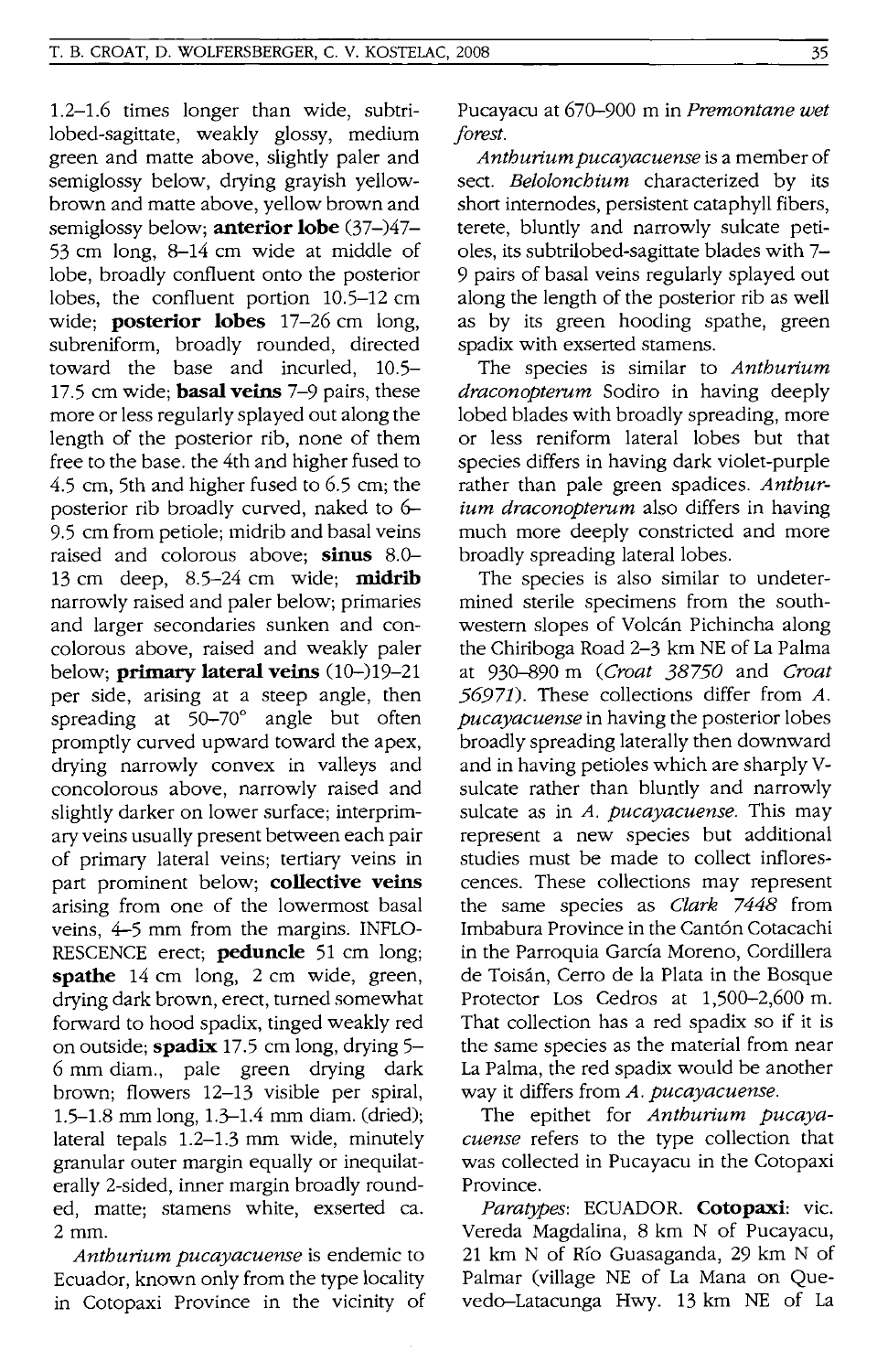Mana), 0°41'S, 79°06'W, ca. 900 m, 11 Oct., *1983, Croat 57087* (MO).

*Anthurium samamaense* Croat & Conejo, **sp. nov.** Type: ECUADOR. Los Rios: Clementina Farms, Cerro Samama, 5.7 km S and W of main Pueblo-Viejo-Caluma Road, 5.2 km W from bridge over Rio Pita, (turnoff is  $6.3$  km E from Potosi),  $371-600$  m 01°38'51"S, 79°19'52''W, 14 Aug. 2004, *T.E. Croat* & 1. *Hannon* 93327 (holotype, MO-4785757; isotypes, AAU, B, COL, G, GH, GOET, K, M, NY, QCA, RSA, S, SEL, UB, U.S., USM, YEN). Figures 4a-d.

Internodia 1-4 cm longa, 1.5 cm diam.; cataphylla decidua; petiolus teres, (32-)51- 58 cm longus; lamina ovata-sagittata, (39-) 46.5-55.5 cm longa, (21-)28.6-32.7 cm lata; pedunculus 16.5-19.5 cm longus, palide viridis; spatha alba, linearis-lanceolata, 11-13 cm longa, 1.1-1.5 cm lata; spadix 11.5-25 cm longus, 6 mm diam., atroviolaceus-purpureus.

Terrestrial or hemiepiphytic; **internodes** 1-4 cm long; 1.5 cm diam. (drying 6-9 mm diam.), dark green, matte, soon grayish; **cataphylls** 12-13.5 cm long, drying reddish brown, deciduous; **petioles**  terete, (32-)51-58 cm long, 1.0-1.3 times longer than blade, semiglossy, dark green, drying dark brown and semiglossy, obtusely ribbed; **blades** ovate-sagittate, (39-) 46.5-55.5 cm long, (21-)28.6-32.7 cm wide, 1.7-1.8 times longer than broad, abruptly acuminate at apex (acumen 1.5- 3 cm long), deeply sagittate-lobed at base, subcoriaceous, semiglossy to glossy, bicolorous, drying dark blackish brown and weakly glossy above, slightly paler, semiglossy and dark yellowish brown below; major veins narrowly rounded and concolorous above, narrowly raised and paler below; **anterior lobe** 28-40.7 long, broadly rounded along margin; **posterior lobes**  (11-)14-18 cm long, 7.5-13 cm wide; **basal veins** 5-7 per side, 1st and often 2nd pair free to the base, 4th & higher order veins coalesced to 3.7 cm; posterior rib naked 4-4.7 em; **sinus** spatulate to narrowly hippocrepiform, 11-14.5 em deep, 4.0-6.4 cm wide; **midrib** drying darker than surface, narrowly raised and bluntly acute above, bluntly angular below; **primary lateral veins** 3-4 pair, arising at 40- 50° angle, drying darker than surface below; minor veins drying minutely wrinkled on both surfaces; **collective veins**  arising from the 1st or 2nd pair of basal veins. INFLORESCENCE erect; **peduncle**  16.5-19.5 cm long, pale green, drying dark brown, 3 mm wide; **spathe** whitish, linearlanceolate, reflexed-spreading, 11-13 cm long, 1.1–1.5 cm wide, abruptly acuminate, drying drying dark blackish brown; **spadix**  11.5-25 cm long, 6 mm diam., narrowly long-tapered, dark violet-purple, matte; flowers 12-13 visible per spiral, 1.6- 1.8 mm long, 1.2-1.3 mm wide on drying; lateral tepals .8-.9 mm wide, minutely papillate and matte, outer margins 2-3 sided, inner margin broadly rounded; stamens held at the level of the tepals, the lateral stamens emerging throughout the full length of the spadix before the alternate pair begins to emerge.

*Anthurium samamaense* is Endemic to Ecuador, known at present only from the type locality on Cerro Samama in Los Rios Province, at 450-700 min *Premontane wet forest* life zone

*Anthurium samamaense* is a member of sect. *Polyneurium* characterized by its epiphytic habit, long-petiolate, ovate-sagittate, blackish-drying blades, the green, narrowly lanceolate green spathe, longtapered red to dark Violet-purple spadix and red berries.

The epithet *"samamaense."* refers to Cerro Samama, the type locality.

*Paratypes:* ECUADOR. **Bolivar:** Clementina Farms, Cerro Samama, 5.7 km S and W of main Pueblo-Viejo-Caluma Road, 5.2 km W from bridge over Rio Pita, (turnoff is  $6.3 \text{ km}$  E from Potosi). 01°38'51"S, 079°19'52"W, 371-600 m, 14 Aug 2004, *Croat, G. Ferry* & C. *Davidson*  93327 (MO). **Los Rios:** Hacienda Clementina, virgin forest. Samama, 600 m, 24 Mar 1947, *G. Harling* 555 (S); Hacienda Clementina, Cerro Samama, trail from Destacamento Pita to La Torre. Primary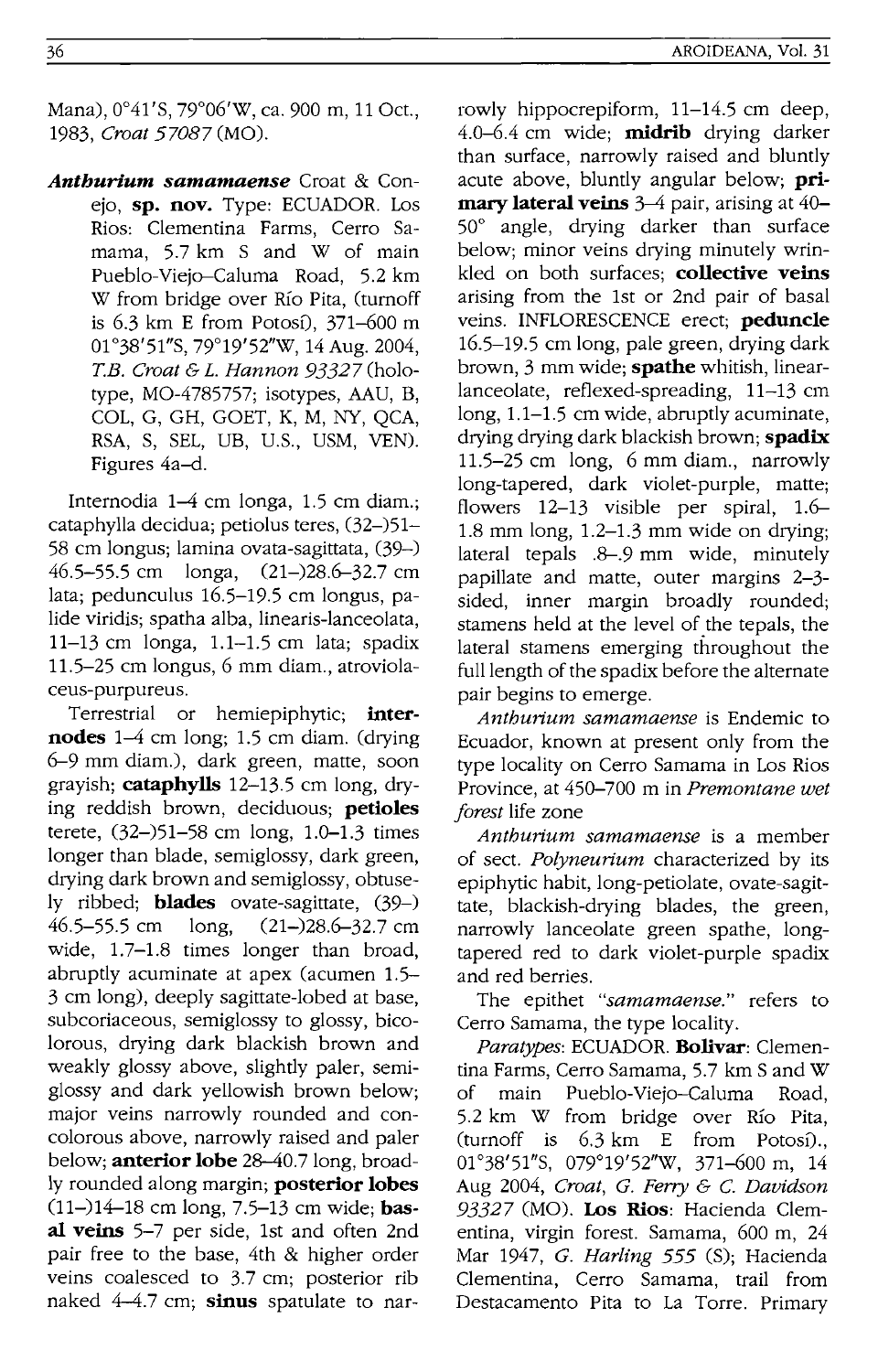

Fig. 4. a-d. *Antburium samamaense* Croar. *(Croat* & L. *Hannon* 93327). a . Habit with infructescence. b. Leaf abaxial surface. c. Leaf adaxial surface. d. Inflorescence.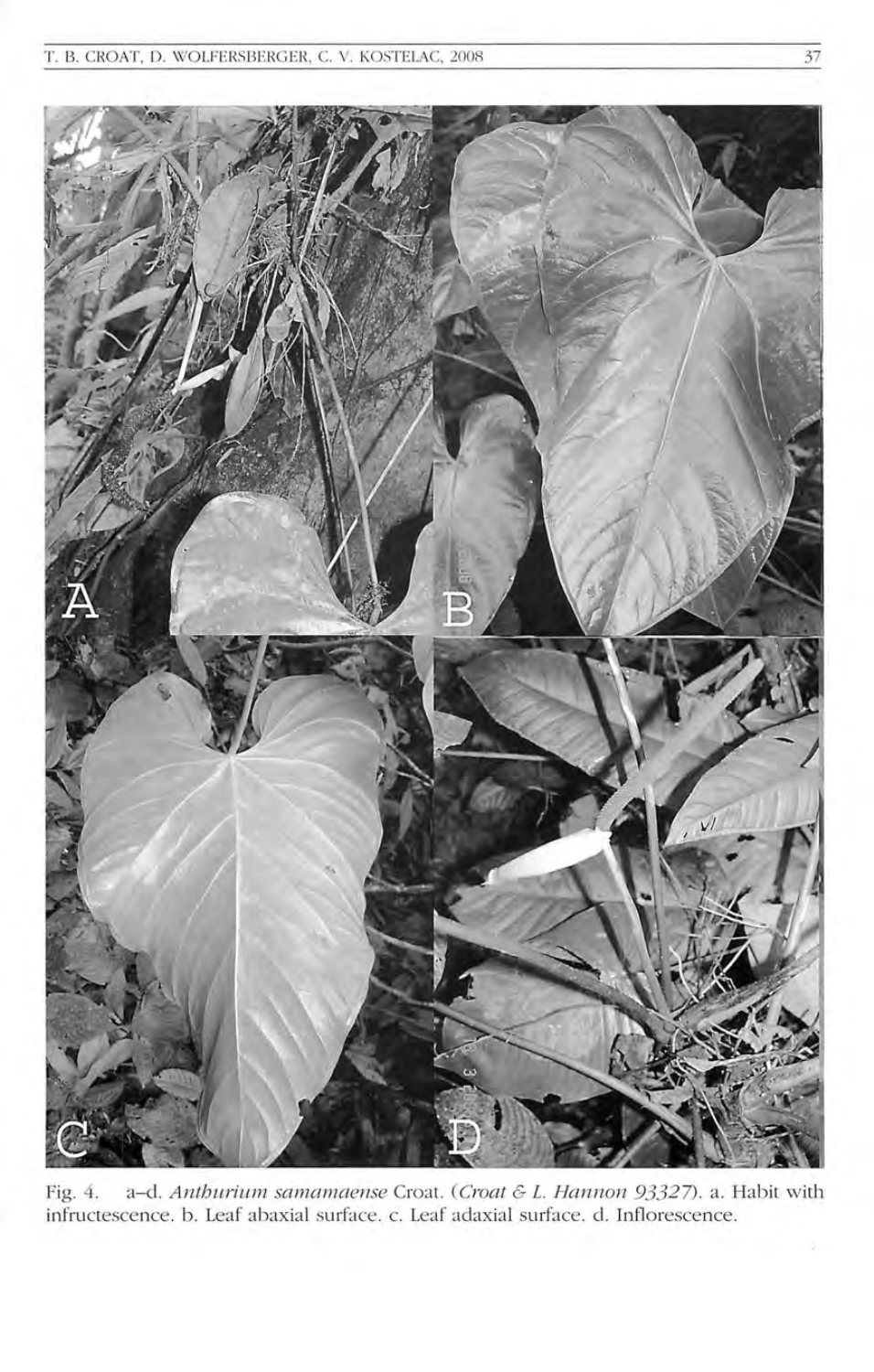forest., 01°38'S, 079°19'w, 600 m, 23 Oct *1995,].* T. *Knudsen, B. Stahl* & *B. Bro 427*  (QCA)j Hacienda Clementina, Cerro Samama, La Línea-La Torre, 01°40'S, 79°21'W, 750 m, 04 Oct 2003, *Stahl 6067*  (GUAY): Hacienda Clementina, Cerro Samama, Pita-La Torre, 01°40'S, 79°21'W, 03 Oct 2003. *Stahl & Cornejo 6030* (GUAY): Hacienda Clementina, Cerro Samama, trail between Destacamento Pita and Limone, 01°39'S, 079°20'W, 450-550 m, 18 Sep 1999, C. *Gustafsson* & c. *Bonijaz 447*  (GUAY): Hacienda Clementina, Cerro Samama, trail between Destacamento Pita and La Torre, 01°39'S, 79°20'W, 600- 700 m, 19 Sep 1999, C. *Gustafsson* & c. *Bonifaz 466 (GUAY)*; Cerro Samama, SE of Potosi, SW of Caluma, South of Rio Pita, vicinity of village of Pita, between Pita and Escuela 18 de Deciembre, 01°38'44"S, 79°19'58''W, 164-400 m, 18 Mar 2006, *Croat, C. & S. Davidson 96092* (MO); Hacienda Clementina, near Destacamento Pita. Primary forest., 01°39'S, 079°19'W, 400-450 m, 21 June 1995,]. *Knudsen 411*  (S): Hacienda Clementina, Cerro Samama, trail between Destacamento Pita and Puerta Negro. Primary forest., 01°39'S, 79°19'W, 400-600 m, 3 June 1995,]. *Knudsen 366*  (S); Hacienda Clementina, Cerro Samama. Primary forest., 01°39'S, 79°19'W, 620 m, 9 July 1995, S. *Roponen 101.* 

*Anthurium sebastianense* Croat & C. Cerón, sp. nov. Type: ECUADOR. Manabi: San Sebastian, Machalilla National Park, ridgetop moist forest, 1°36'S, 80°42'W, 700-750 m, 21 Jan. *1991, A. Gentry, R. Foster* & C. *josse*  72592 (holotype, MO-3878829-30j isotype, QCNE). Figure 6b.

Planta terrestris; internodia 2.5 cm diam.; cataphylla ad 11 cm longa; petiolus  $47-$ 49 cm longus; lamIna ovata-subcordata, 34.5-40.5 cm long, 24-31 cm lata; pedunculus 34.5 cm longus, 2.5-3.5 mm diam.j spadix 15-18 cm longus, 5-10 mm diam., anguste cylindraceus.

Terrestrial herb, less than 1 m tallj **internodes** short, 2.5 cm diam., the cut stem yellowj **cataphylls** to 11 cm long,

moderately coriaceous, persisting with bases thin, persisting intact; **petioles** moderately sulcate, 47-49 cm long, .8-1.4 times longer than blades, drying matte, greenish brown, 4 mm diam.j **blades** ovate-subcordate, 34.5-40.5 cm long, 24-31 cm wide, 1.1-1.8 times longer than wide, narrowly rounded at apex, weakly emarginate with a very weak tip, drying gray and matte above, paler and yellowish brown and weakly glossy belowj **midrib** narrowly rounded and slightly paler above, drying almost concolorous and finely ribbed, narrowly rounded and paler below, drying finely ridged and slightly paler; basal veins 3-4 pair, the 1st pair free to the base, the 2nd and 3rd pair coalesced 2.5 cm free to the base, the 3rd and 4th coalesced 5.7 cm; the posterior rib broadly curved, the veins bluntly acutej **sinus** arcuate with decurrent petiolej **primary lateral veins** 5-6 pair, arising at 30-35° angle, etched and concolorous above, drying etched and concolorous above, drying acute and irregularly wrinkled and slightly paler below; inner collective vein remote from the margin, up to  $7 \text{ cm}$  from the margin; the secondary pair collective veins merging with the margin somewhat above the middlej the 3rd pair of collective veins merging with the margin in the lower *Y4* of the bladej upper surface minutely and irregularly wrinkled and densely darkspotted on magnification; lower surface densely glandular-punctate, drying moderately smooth on magnification but densely pitted with minute yellowish brown depressions ca. 1/20th of a mm wide. INFLORESCENCE erect; **peduncle** 34.5 cm long, 2.5-3.5 mm diam.j **spathe** 12.5- 13.5 cm long, 1.8-2.4 cm wide, green, tinged with red, narrowly acuminate at apex, acute at base with the margins meeting at ca. 30° angle, then briefly decurrent, drying dark purplish brown, matte; **spadix** greenish brown, 15-18 cm long, 5- 10 mm diam., 18-27 times longer than wide, narrowly long-tapered to narrowly cylindroidj flowers 5-6 per spiral, 2.4- 2.6 mm long; the lateral tepals 1.8-2.0 mm wide, the outer margins 2-sided, the inner margin broadly rounded; stamens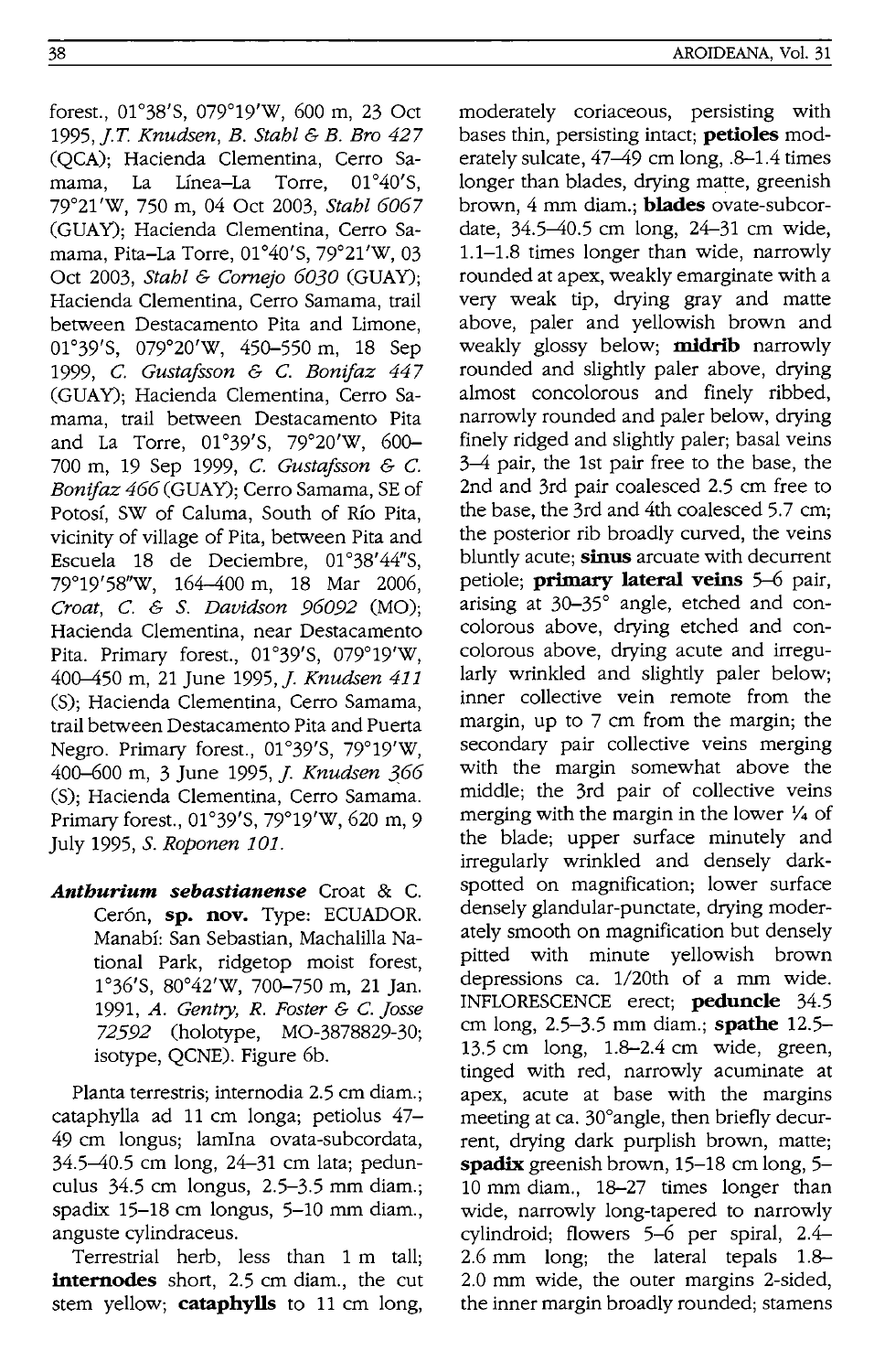held at level of tepals and in a tight circle around the pistil, .6 mm long, .8 mm wide; anthers broadly divergent.

*Antburium sebastianense* is endemic to Ecuador in the Machalilla National Park in the region of San Sebastian, known only from the type locality in the coastal hills near the Pacific Ocean in Manabf Province at 400-700 m in what is probably *Premontane moist forest.* Although the Holdridge lifezone map of Ecuador (PRONAREG, 1978) maps the locality for the Gentry collection in either *Tropical dry forest* or *Tropical spiny monte* the Cer6n collection is found in *Premontane dry forest.* I am assuming that no such species could actually occur in either *Tropical dry forest*  or *Tropical spiny monte* but that the species is found in this region in an area of regular afternoon cloud forest, making the growth of aroids possible. Thus it is more likely that the region is effectively *Premontane moist forest* despite the fact that there is no such life zone recognized in this particular region.

The species is a member of section *Digitinervium* and is characterized by its short internodes, more or less intact cataphylls, sulcate petioles, coriaceous ovatecordate blade with 3-4 collective veins and glandular punctations on the lower surface as well as by the long-pedunculate inflorescence with a slender, narrowly cylindroid to narrowly long-tapered greenish brown spadix.

*Antburium sebastianense* is closest to *Antburium lingua* Sodiro which has narrowly ovate-elliptic blades and a much shorter spadix (10-13 times longer than broad), a broader spathe which is usually cordate at the base. In addition it occurs high in the Andes, most commonly on the eastern slopes mostly at 1,000-2,500 m elevation. Additionally *A. lingua* has the upper surface drying minutely wrinkled and lacks the dense array of tiny circular depressions characteristic of *A. sebastianense.* 

It is distinguished from other members of section *Digitinervium* by its blade shape. *Antburium ovatifolium* has ovate-elliptic blades with more basal veins extending above the middle of the blade and in drying blackened as well as in having a shorter and broader spadix.

The epithet *Antburium sebastianense*  comes from the type locality in the Machalilla National Park in the region of San Sebastian.

*Paratypes:* ECUADOR. **Manabi:** trail from San Sebastian to Agua Blanca, transitional forest from cloud forest to tropical dry forest, 01°30'S, 80°34'W, 200-400 m, 20 Sep. 1991, C. *Ceron 16620* (MO, QAP).

*Anthurlum ventanasense* Croat, **sp. nov.** Type: ECUADOR. Los Rios: Between Quevedo and Babahoya, vicinity of Ventanas, 1/4 mi. off main highway across from school, received from Jack Williford, Tampa, Dec 11, *1985, T. B. Croat* 61159 (holotype, MO-3313092); isotypes, AAU, B, CAS, COL, F, GB, GH, HUA, INB, K, M, MEXU, NY, PMA, QCNE, RSA, S, SEL, TEX, DB, U.S., USM, UB, YEN, WU). Figures 5a-d.

Internodia brevia, 3.5-5 em diam.; petiolus 24-42 em longus; lamina oblanceolata-elliptica vel ovata-elliptica, 27-59 em longa, 8.5-21.5 em lata; pedunculus 21- 51 em longus; spatha 9.8-18 em longa, viride vel purpureo-viride; spadix (9-)28- 40.7 em longus, 7-10 mm diam.; baccae albae.

Epiphyte; roots pale green, descending, smooth; **stem** short; **internodes** short, 3.5-5 em diam; **cataphylls** 4-7.5 em long, narrowly short-apiculate at apex, persisting as network of fibers at upper nodes, redbrown with fragments of epidermis, 8- 9 em long; **petioles** 24-42 em long, broadly and sharply V-sulcate adaxially with a low to prominently raised, bluntly acute medial rib, narrowly rounded to bluntly 1 ribbed to acutely I-ribbed abaxially, matte, densely and obscurely whitish striate, 18- 42 em long (averaging 22.4 em), 8-10 mm broad, deeply and sharply sulcate adaxially; **blades** oblanceolate-elliptic to ovateelliptic, acute to obtuse or subrounded and abruptly short-acuminate at apex (usually with a short apiculum at apex), acute to weakly attenuate at base, paler and yel-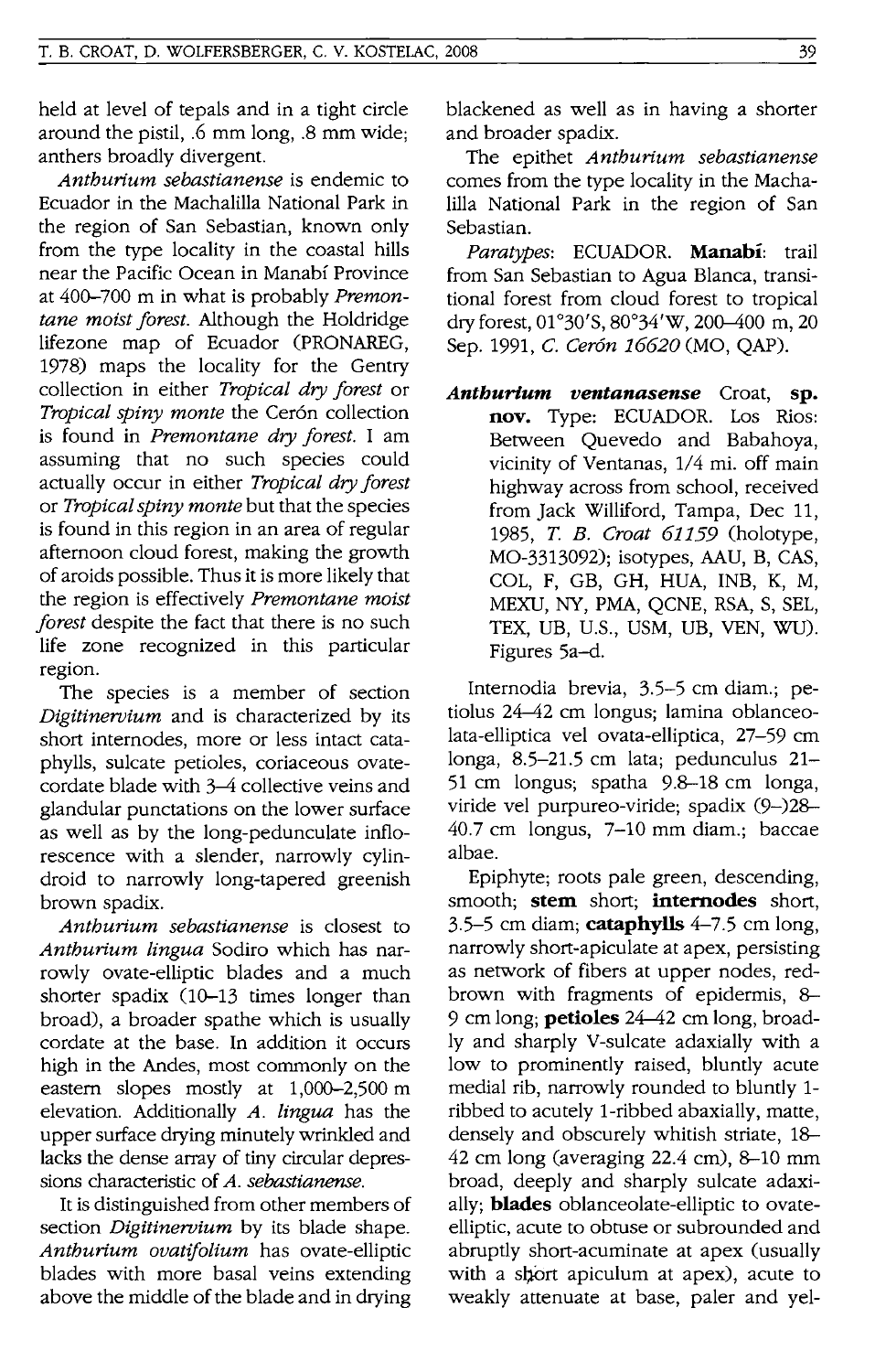

Fig. 5. a-d. Antburium *uenla17asense* Croat. (Croat 61159). a. Potted plant showing habit. b. Leaf blade adaxial surface. c. Stem showing petiole bases and roots. d. Inflorescences with leaves in background.

lowish green to yellow-brown and weakly glossy below, 27-59 cm long, 8.5-21.5 cm wide, 2.4-4.5 times longer than wide (averaging  $41 \times 15$  cm),  $1.0-2.2$  times longer than petiole (averaging 1.53 times) (slightly inequilaterally), dark green (B & K blue-green B & K 2/2.5), moderately bicolorous, moderately coriaceous, semiglossy to weakly glossy above, dark glandular-punctuate and sub-matte to semiglossy below, drying medium green to gray-green and matte to weakly glossy above; **midrib** Ilat near base, becoming obtusely raised & densely pale short-lineate above, thicker, convex to acutely raised and concolorous below, drying usually more or less acute, usually darker than surface on both sides, (sides convex, raised and thicker below); **primary lateral veins** 11-15 pairs, moderately obscure, weakly raised but in deep valleys in older, more quilted blades, concolorous and weakly raised below, scarcely more prominent than interprimary lateral veins, drying weakly raised and concolorous on both surfaces, weakly raised below; *interprim***ary and tertiary veins** obscure above, weakly raised and concolorous below, almost as prominent as primary lateral ve ins; **collective veins** as prominent as primary lateral veins, shaped like primary lateral veins, weakly loop-connecting the primary lateral veins, extending (.5)1-1.3 cm from the margins, **basal veins** 2 pair on each side, free to base, the outermost extending to the margin in lower  $\frac{1}{4}$  of blade, the inner veins extending to apex, prominently loop-connected to primary lateral veins, .5-1.5 cm from margin. INFLORESCENCE erect-spreading, to 26 cm long, medium green, densely pale short-lineate; **peduncle** 21-51 cm long, 2-6 mm diam., more or less terete, 2-ribbed beneath, green to purplish green, weakly glossy; **spathe** 9.8-18 cm long, 1.2 cm wide, spreading, 1-2.3 cm wide, inserted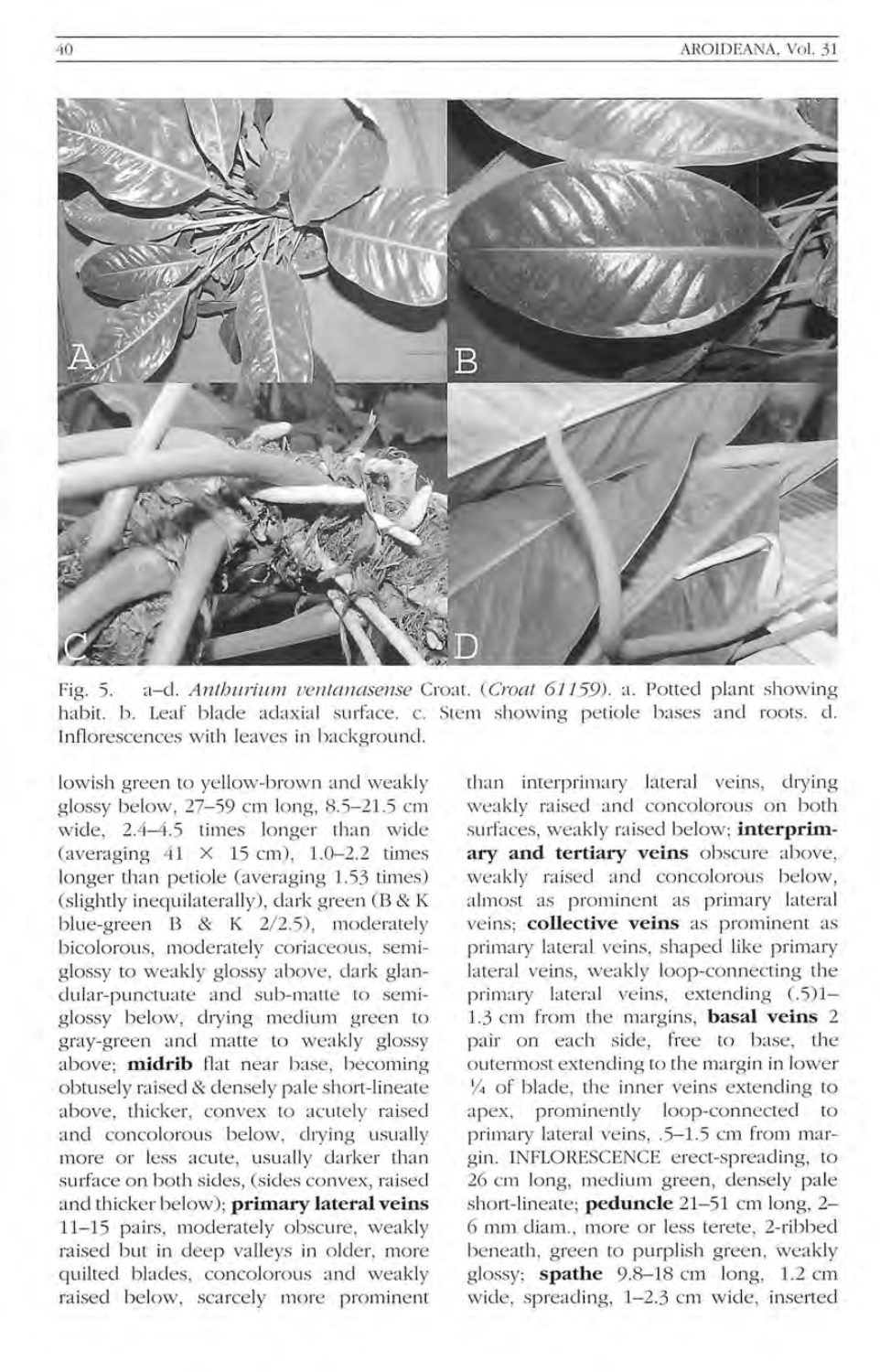

Fig. 6. a. *Anthurium pescadilloense Croat. (Bonifaz 531)* Herbarium type specimen. b. *Anthuriu m sebaslianense* Croat. (c. *Cer6n 16620).* Herbarium specimen.

on peduncle at 45° angle, narrowly longacuminate at apex (tightly inrollecl to 8 mm at apex), clasping, rounded to emarginate at base, greenish purple, sometimes darker purple on veins, matte on inside, weakly glossy outside, strongly directed down ward along margins, becoming inrolled along the margins in age; **spadix** (9-)28- 40.7 cm long, 7-10 mm diam. at base, 7.5 mm diam. midway, 5 mm diam. 1 cm from tip, narrowly long-tapered, yellowish in lower 2/3, more olive-brown toward apex, becoming heavily tinged purple, becoming dark purple-gray; stigmas purplish; **flowers** 7-9 per spiral,  $(1.9-)2.2-$ 4.5 mm long, 1.8-3 mm wide, straight along lateral margins, smoothly to jaggedly sigmoid on sides perpendicular to margins; lateral tepals  $(1.4–)1.8–2.8 \text{ mm}$  wide, with outer margin 2-3-sided, (one of the 2 sides broader), inner margin straight to broadly rounded, densely granular on drying; stamens held just above the tepals, .3-.5 mm long, .7-1.1 mm wide, the lateral stamens emerging throughout the length of

the spadix before any anterior stamens emerge, thecae broadly divaricate; pollen white, thecae ovoid, markedly divaricate. TNFHUCTESCENCE w ith **berries** held above tepals, ovoid to ellipsoid, creamy white except lavender-violet at apex, depressed and whitish around stigma; drying yellow; seeds (1) 2-4, 3.0 mm long, 15 mm wide, 1 mm thick, ellipsoidal, flattened on one side, whitish, greenish towards base and apiculate.

*Anthurium ventanasense* is endemic to Ecuador, known only on the western slopes of the Andes in Los Rios and Guayas Provinces at 80-300 m in *Premontane wet f orest* and *Tropical moist f orest* life zones. Gentry, Foster and Josse reportedly collected a specimen in Esmeraldas *( 72902)* but this cannot be verified.

It is a member of section *Porphyrochitonium* and is characterized by its short internodes, sharply sulcate petioles which are about as long as the blades, the oblanceolate-ell iptic to ovate-elliptic blades with moderately obscure primary lateral